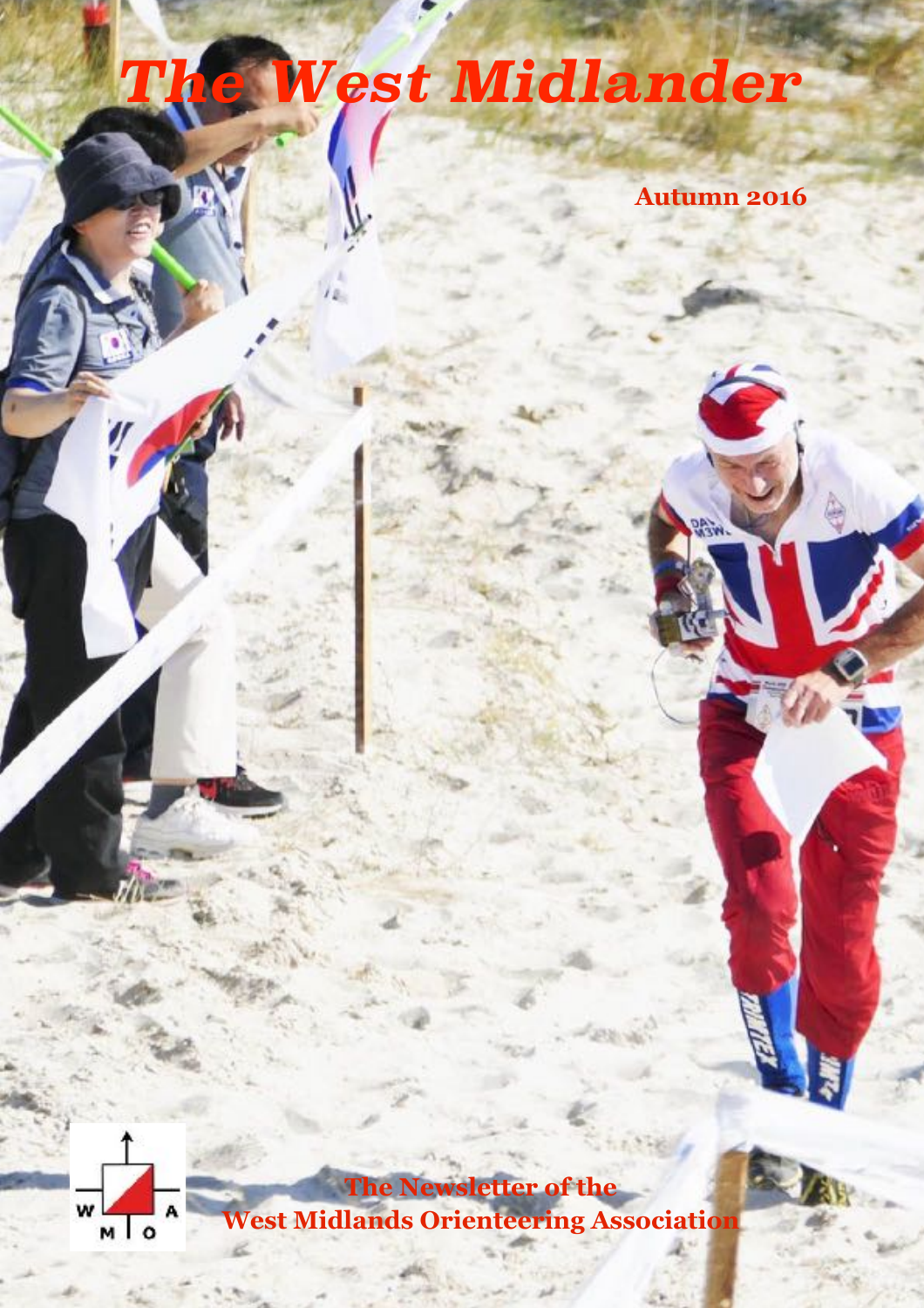## **Association Officials**

| Chairman                    | Ray Collins (WCH)       | chair@wmoa.org.uk       |
|-----------------------------|-------------------------|-------------------------|
| Vice-Chairman               | Richard Lewis (WRE)     | vicechair@wmoa.org.uk   |
| Secretary                   | Delia Kingsbury (WRE)   | secretary@wmoa.org.uk   |
| Treasurer                   | <vacant></vacant>       | treasurer@wmoa.org.uk   |
| Fixtures Secretary/Rep.     | Allan Williams (WCH)    | fixtures@wmoa.org.uk    |
| Newsletter Editor           | Rod Postlethwaite (WRE) | newsletter@wmoa.org.uk  |
| Coaching Rep.               | <vacant></vacant>       | coaching@wmoa.org.uk    |
| <b>Colour Badge Awards</b>  | Hilary Simpson (OD)     | colourbadges@wmoa.org.u |
| Controllers' Co-ordinator   | Henry Morgan (POTOC)    | controlling@wmoa.org.uk |
| Data Privacy Officer        | <vacant></vacant>       | dataprivacy@wmoa.org.uk |
| E-mail Tree Co-ordinator    | <vacant></vacant>       | emailnews@wmoa.org.uk   |
| Junior Squad Co-ordinator   | wmjsquad@gmail.com      | juniorsquad@wmoa.org.uk |
| League Results Co-ordinator | Lesley Ross (OD)        | league@wmoa.org.uk      |
| Webmaster                   | Andrew Johnson (HOC)    | webmaster@wmoa.org.uk   |

## **Club Representatives**

| <b>British Orienteering</b> | Vacant                 | britorep@wmoa.org.uk    |
|-----------------------------|------------------------|-------------------------|
| COBOC                       | <b>Barry McGowan</b>   | cobocrep@wmoa.org.uk    |
| <b>HOC</b>                  | <b>Barry McGowan</b>   | hocrep@wmoa.org.uk      |
| OD                          | <b>Barry Elkington</b> | odrep@wmoa.org.uk       |
| <b>POTOC</b>                | Brenda Morgan          | potocrep@wmoa.org.uk    |
| WCH (rotating)              | Ray Collins            | wchrep@wmoa.org.uk      |
| <b>WRE</b>                  | <b>Graham Hardy</b>    | wrerep@wmoa.org.uk      |
| <b>WYEVENT</b>              | Kyla Da Cunha          | wyeventuresrep@wmoa.org |
| All Committee/Officials     |                        | committee@wmoa.org.uk   |

Website: <http://www.wmoa.org.uk>

*Cover Photo: David Williams (HOC) finishing the World Sprint Radio Orienteering Championships in Bulgaria.*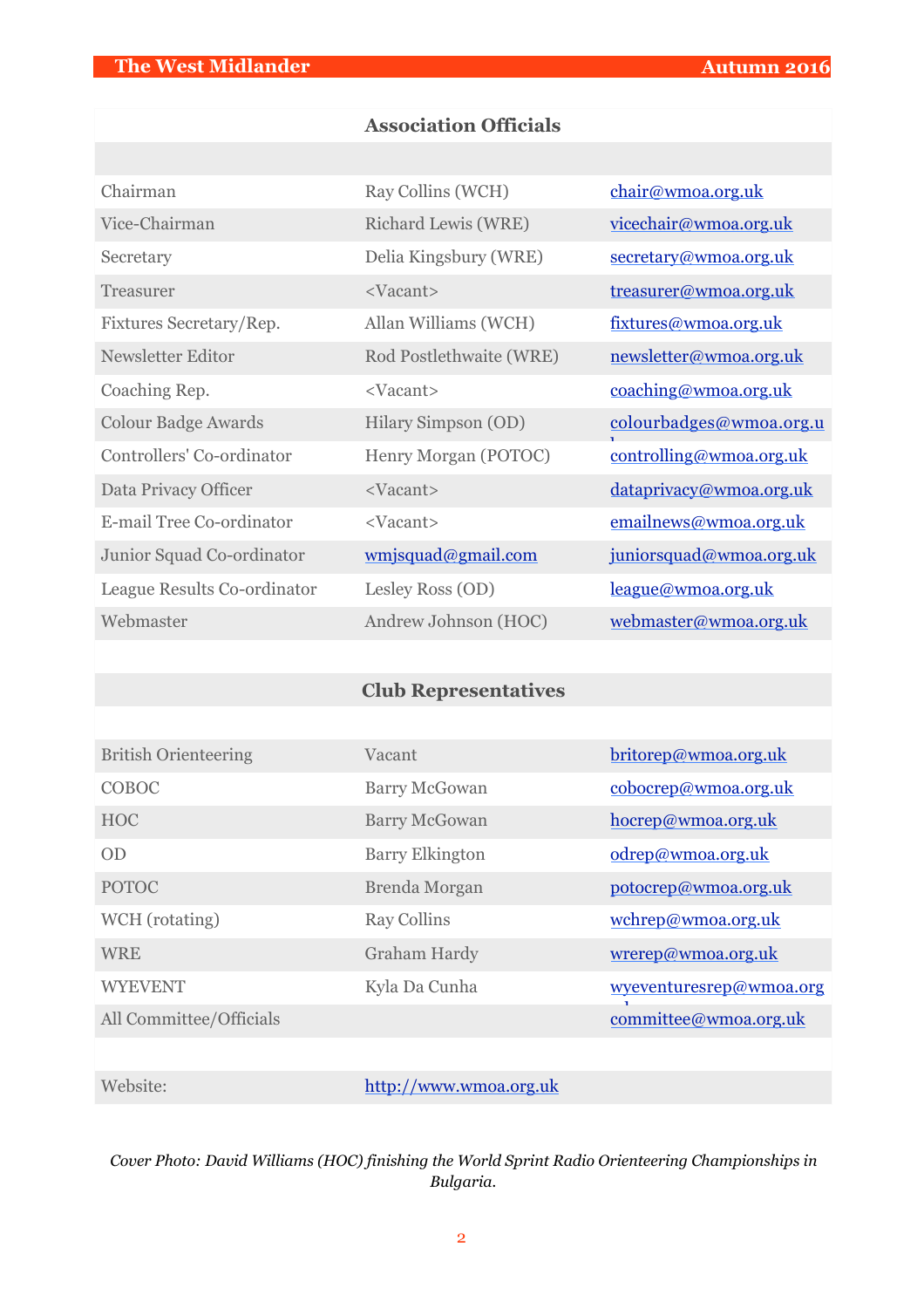## **Editorial**

Welcome to the Autumn issue of the newsletter.

Summer is over and the dark days are approaching which means that the orienteering season is upon us though I doubt it really closes with all the holiday events available at home and abroad.

Walton Chasers held the postponed West Midlands Relays at Shoal Hill and this time the weather was perfect. The sun shone, which made the event a much more sociable affair with people encouraged to stay on after their runs.

The Urban League concluded at the weekend with the final two events being held at Warwick and Great Malvern. The committee are going to look at the course combinations for the competition ready for next year.

The League also reaches its conclusion in the next few weeks and it's really a question of who will finish as runners-up to Droobers who are so strong across all the age groups.

At the AGM, Barry McGowan stepped down as Treasurer after a number of years in the post and, unfortunately, there has been nobody to replace him. If you are willing to take over the task please contact Ray or Delia. Meanwhile a big 'thank you' to Barry for all his hard work over the years.

Happy Orienteering

#### **Inside this Issue**

- **2** Association Officials
- **3** Editorial
- **4** Chairman's Report
- **5** Meeting Minutes
- **11** JWOC Report
- **13** CompassSport Cup/Trophy Final
- **13** West Midlands Relays
- **15** ARDF World Championships
- **18** Long Mynd Long 'O'
- **20** West Midlands Junior Squad
- **20** West Midlands Urban League
- **21** West Midlands League
- **23** Fixtures



Copy date for the next issue: 14 January 2017

**Rod**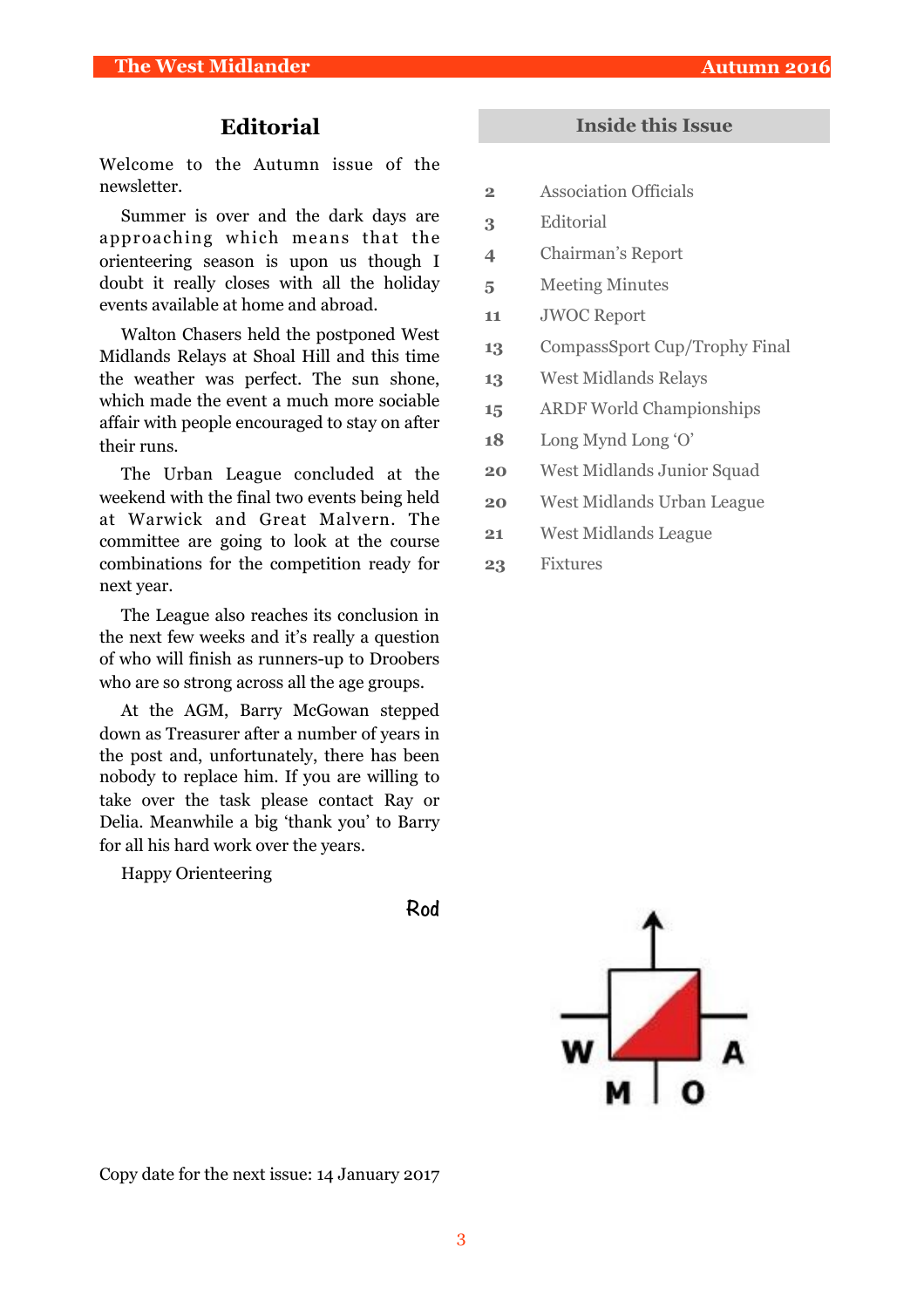#### **WMOA Chairman's Waffle Ray Collins**

*Chairman Ray Photo by Richard Lewis (WRE)*

Welcome to Autumn. Now that September has gone I have noticed a sharp drop in temperature and we have put our central heating on a few times to keep us warm. It will soon be back to muddy car parks and soggy socks……the joys of Winter.

Last Sunday saw the West Midland Relays at Shoal Hill courtesy of Walton Chasers. The winners of the trophies were nicely spread around the region with a maximum of three being the biggest bag and only COBOC being empty handed at the prize giving. The only disappointment of a lovely sunny day was that only 43 teams entered the event. Where were the rest of you? Make a promise to yourself now to support future West Midland events.

A couple of weeks ago I attended the Major Events Conference in Loughborough with several other West Midlanders who are all involved in JK2018. My main memory of the day is how many Level A events (JK, BOC and Regional Championships) were nearly cancelled at the last minute due to one factor or another. Events that I thought had been 'cast in stone' a year or two before the big day seem to hang on a knife edge until the very day of the event. We should all give our heartfelt thanks to Co-ordinators and Organisers for their perseverance and patience.

Over the next few weeks there are four more League events to come. You could make a vital difference to your club's final position behind OD so please try your best to run at some/all of these races and achieve 5 scores for the year, the maximum allowed. These events are put on for your pleasure, so please attend them. Do note that the event scheduled for The Ercall has a new venue - make sure that you turn up to the correct venue.

By the time you read this another AGM will have passed. The composition of your new committee is published elsewhere in this edition. If you have any issues about orienteering in the West Midlands please let a member of the committee know and it will be discussed at a committee meeting. It is always better to put your issue in writing so that it is remembered as a word, at any time, is most likely forgotten.

The BOF EGM about membership fees and event levies is due to take place on Saturday 29 October in Birmingham. It would be good if many West Midlanders attended to put forward their ideas about the correct levels of fees and levies. There are two BOF proposals to be discussed but, knowing orienteers, several more ideas will materialise on the day. Do not vote leave this time!

See you in a forest somewhere,

Ray Collins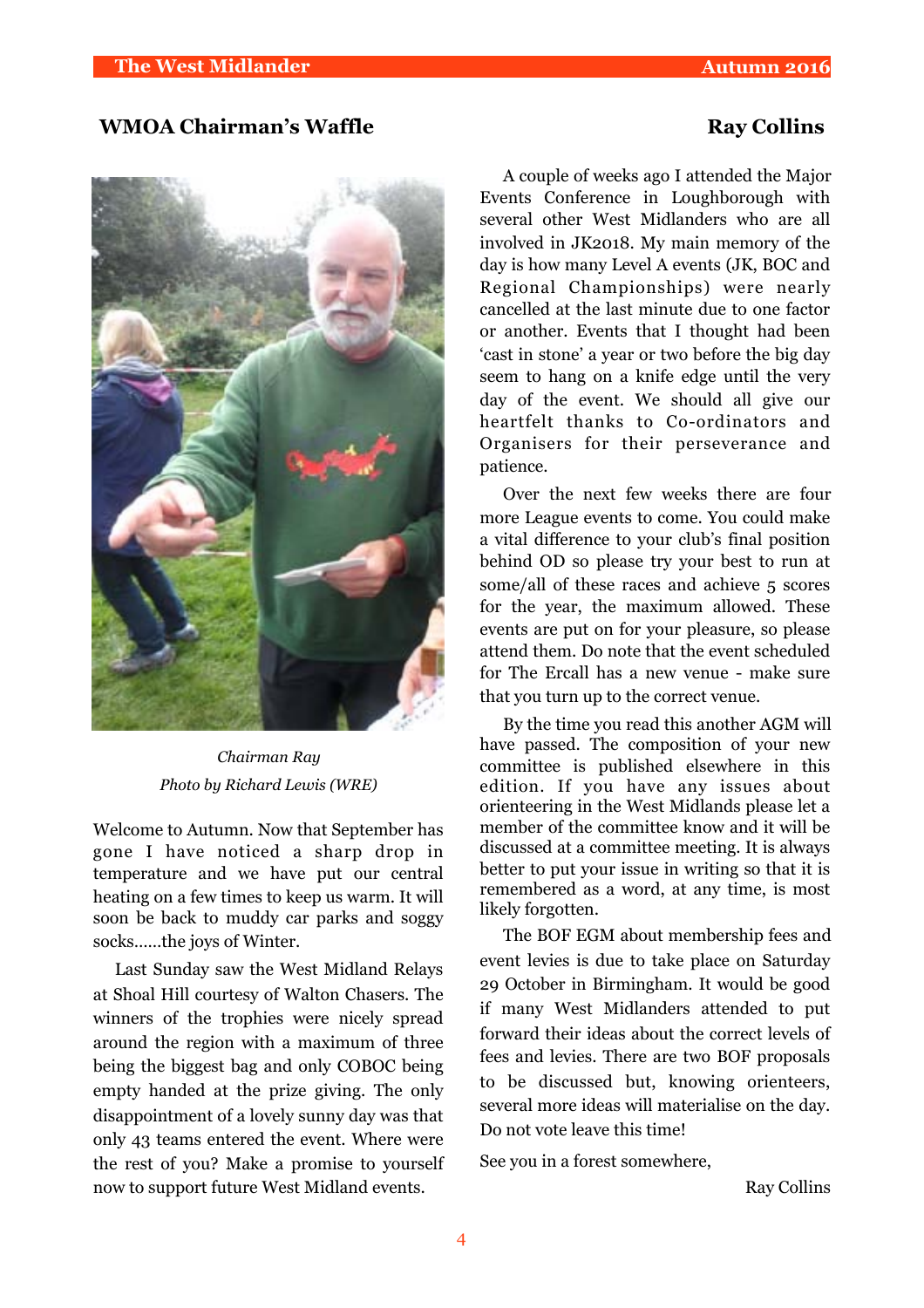## **Minutes of WMOA meeting on 12 September 2016, Great Barr Hotel**

- 1. **Present:** T. Craig, B. Elkington, G. Hardy, A. Johnson, D. Kingsbury, B. Morgan, H. Morgan, M. White, A. Yeates.
- 2. **Apologies:** R. Collins, M. Elkington, R. Lewis, R. Postlethwaite, K. Strain, A. Williams.
- 3. **Declarations of Interest:** None.
- 4. **Minutes:** These were accepted as a true record subject to points of clarification requested by B. McGowan which are included in the Treasurer's and JK sections below. It should be noted that given the time lapse between the meeting and the request for clarification being received, the dialogue during the meeting cannot be recalled.
- 5. **Matters Arising:** Nothing that is not covered elsewhere on the agenda.

#### 6. **Correspondence:**

Request from Walsall Community Living Directory for WMOA details to be updated.

Information from Walsall Council about their Healthy Community Resilience Programme and grants - forwarded to WCH, COBOC and HOC.

Mike's eNews - forwarded to WMOA committee.

Notification of date and venue, and venue change for the BOF EGM - see later.

#### **7. Chairman's Report:**

Sitting here in a very warm and sunny Deeside in Scotland, walking up and down many Munroes this week, the time has come to review life since our last meeting. Firstly, my apologies for not being here tonight - this is due to very complicated internal politics at Walton Chasers.

Over the Summer lots of West Midlanders have travelled abroad to various 'O' events. A large number went south to the French 5 Day and, as many or even more, went North to the World Masters in Estonia. Both were very challenging events. Christine and I went to Brittany, France for the French Championship week which was a very good event. Alas, we were the only West Midlanders there although 'old boy' John Embrey (now DEE) did very well.

I have been looking at forthcoming events in the region and whilst September and October have a good number of events both November and December are very quiet (see list below):

| 18 Sept | OD         | Score                        |
|---------|------------|------------------------------|
| 2 Oct   | <b>WCH</b> | <b>WMOA Relays</b>           |
| 9 Oct   | OD         | WM Urban League 4            |
| 22 Oct  | <b>HOC</b> | WM Urban League 5            |
| 23 Oct  | <b>HOC</b> | WM League 9                  |
| 30 Oct  | <b>WCH</b> | WM League 10                 |
| 6 Nov   | WRE        | WM League 11                 |
| 20 Nov  | OD         | <b>British Schools Score</b> |
| 4 Dec   | <b>WCH</b> | HOC League 12                |
| 1 Jan   | POTOC      | Laurie Bradley Score         |

I hope you have all noted the new date (2 October) for the Relays which take place just before the AGM.

I am happy to stand again for the Chairmanship at the AGM..............but if there is a keen volunteer I will not stand in their way.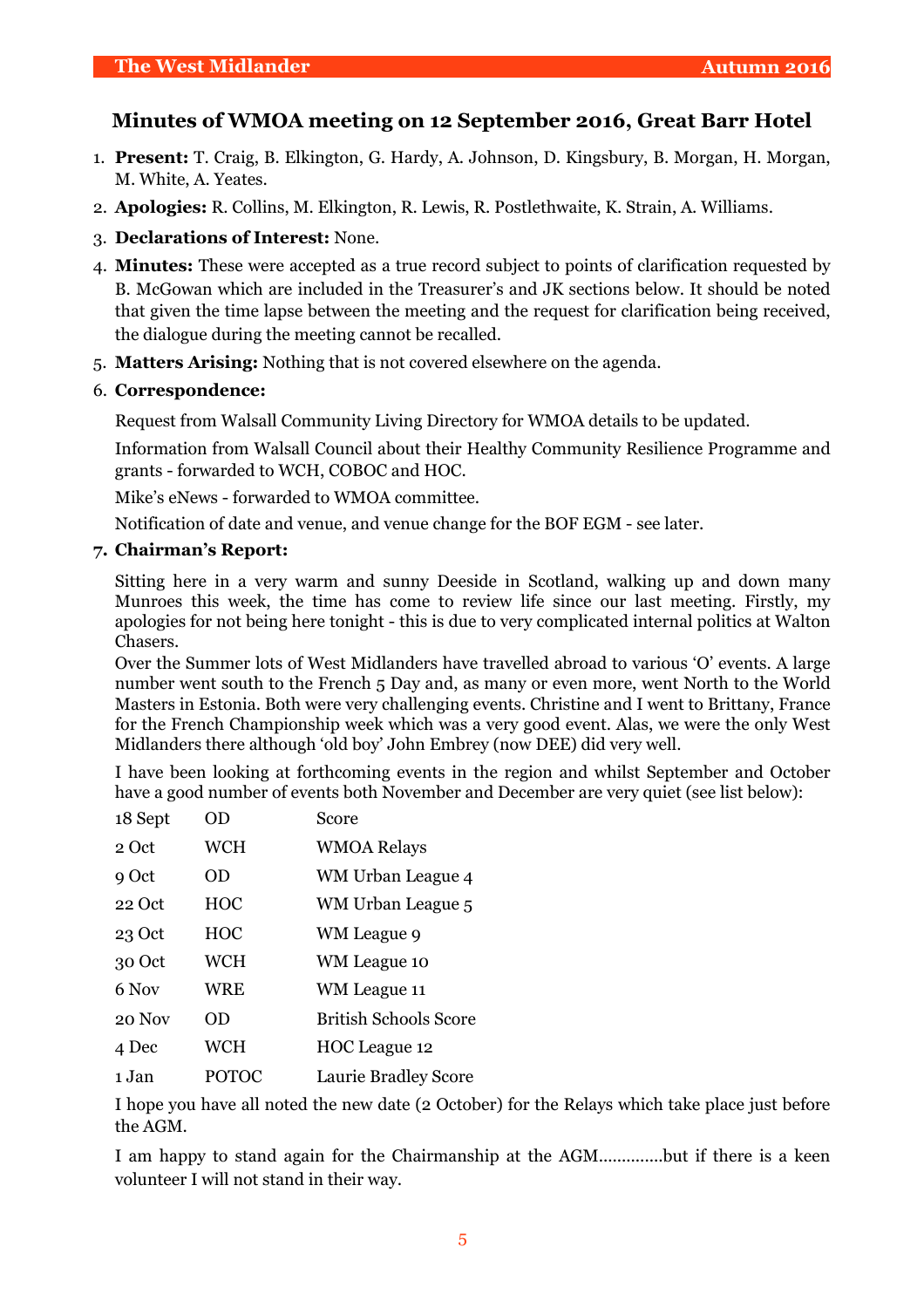#### **8. Treasurer's Report:**

Following on from the previous meeting, B. McGowan wished to emphasise that the accounts show that WMOA made a substantial loss over the last year and that the finances are precarious. He also stated that he did not recognise some of the figures reported in the June Minutes. Re - BOC 2016, his understanding was that this event made a surplus of about £6000 and that this might yield approximately £700 for WMOA - less than had been budgeted for.

Levies had yielded  $£1503$ , slightly higher than budgeted, whilst expenditure had been slightly higher than anticipated. There had been an overall deficit of £726, with closing funds of £1262.

Aside from SinS the only major event next year is the Midland Championships. The budget for 2016/17 is based on an anticipated deficit of £500.

A motion for debate at the AGM was proposed to increase the WMOA levies: *With effect from 01/01/17 to reduce the 50p band to 100 only competitors from 180, to give an income for the year to 31/08/17, including SinS, of £2300.*

This was discussed and a modified proposal agreed as the motion to be put to the AGM:

*As of 1 January 2017 the WMOA levies for all events would be as follows:* 

*Juniors free* 

*First hundred competitors levy = 50p per head.*

*All additional competitors levy = £1 per head.*

Other options were discussed for saving money. It was agreed that the mileage rate paid for attending the meeting would be reduced to 20p per mile. The proposal for clubs to fund the travelling expenses of committee members was not supported. It was felt that WMOA should fund its own running costs and this proposal would not find favour from those clubs whose members travel a long distance to WMOA meetings.

#### **9. Fixtures:**

There was a request from A. Williams for somebody to attend the next National Scheduling meeting on Saturday 15 October in Birmingham. A WMOA Fixtures meeting is scheduled to take place a few days later.

It was felt that a WMOA Club Fixtures Rep. would be better able to contribute to this meeting as they would be familiar with the local scheduling issues.

ACTION: D. Kingsbury to advise A. Williams of the above.

The format of the WMOA League scoring was discussed again; supporting information had previously been circulated by WRE. Their proposal was that more than half the events should count towards league scoring, so that the chances of two people scoring maximum points in the same age class were much reduced. B. Elkington had also circulated data from L. Ross showing that there wasn't a particular drop off of competitors between 5 and 6 events. L. Ross had also confirmed that the software would be able to cope with changing the League format, but would need some reprogramming, which was possible.

The following proposal was put to the committee: *With effect from 1 January 2017 the number of events that would count towards League points would be 50% of events plus one.*

This was carried by a majority.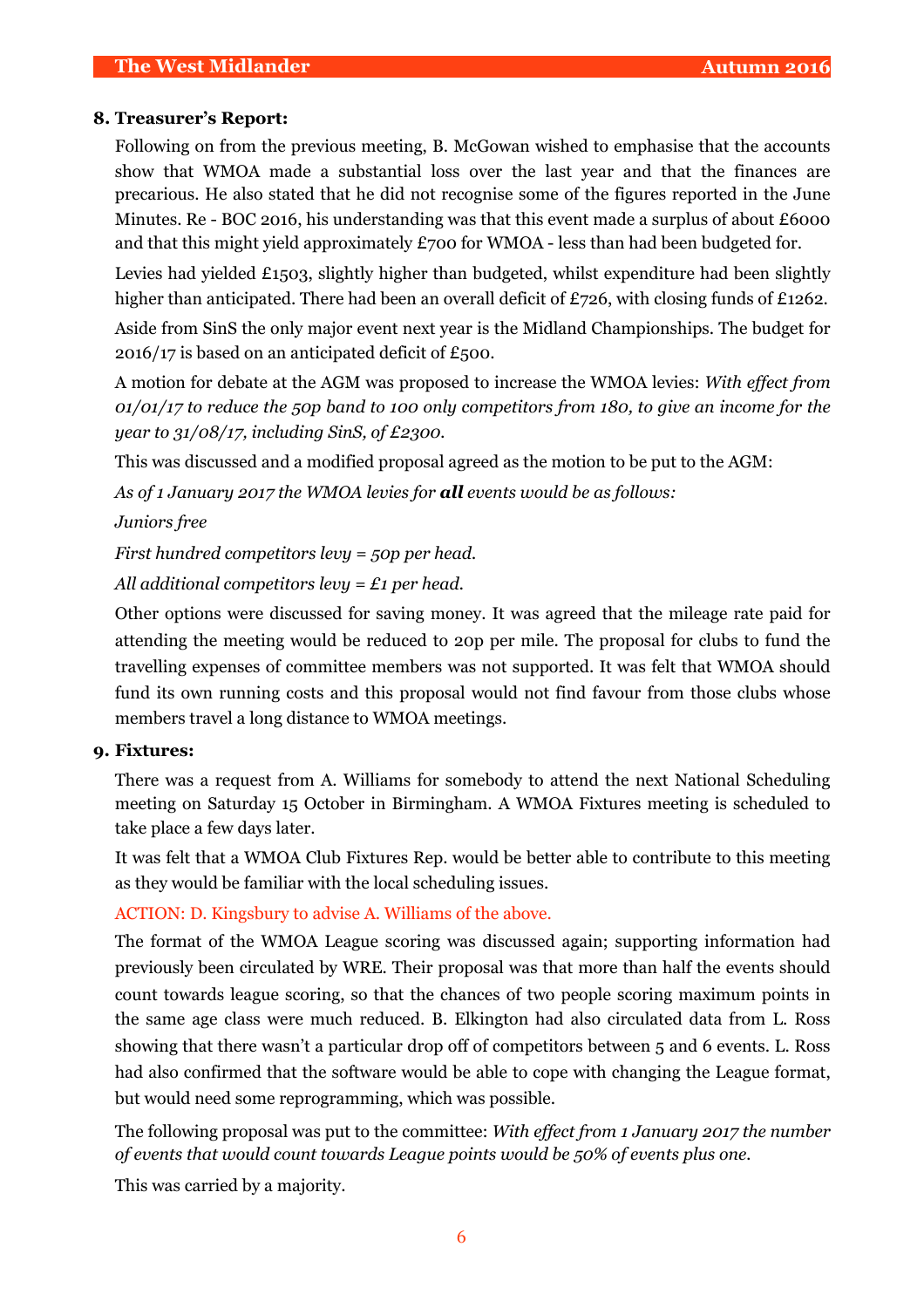#### **JK2018 Update:**

B. McGowan again expressed his deep concerns about the potential financial risks of hosting the JK without a BOF Partnership Agreement. He was of the opinion that the costs of running the event would be roughly fixed, the risk comes from uncertainty about the level of entries. If entries were significantly lower than anticipated the event would sustain high losses which would be borne by WMOA alone. (This re-iterated his position from the previous meeting, prior to which he had circulated a document to the committee outlining his viewpoint).

It was confirmed that auditors would no longer permit BOF to enter into Partnership Agreements. It was established that a contract with BOF had not yet been produced, or signed.

ACTION: A. Yeates to request R. Dredge to obtain a Contract/Agreement for JK2018 from BOF for consideration by WMOA committee.

#### **Organisation** (A. Yeates):

BOF had agreed that Day 2 could be a Middle Distance event for all competitors.

Discussions about environmental OOB areas on Beaudesert were still ongoing. The time is fast approaching when a decision will need to be made about sticking with this area, or using The Wrekin/Ercall, although Beaudesert will be suitable for Relays regardless of the OOB restrictions. The areas need to be confirmed as this is needed to apply for World Ranking Event status for the races.

A. Yeates will be seeking the first meeting of JK Officials in a month or so as it will be critical to issue the Mapping tender. He believed he had the right resources in place for his organising team provided he could fill the remaining key roles. Several key posts need filling, particularly from OD.

ACTION: B. Elkington to follow up.

Mark Stodgell is co-ordinating SI boxes across the Region and an Equipment Manager is needed to work with the organisers for items such as marquees, toilets, etc. A Map Adviser is also required.

The colour assigned to the JK logo for 2018 is 'Old Gold'.

A. Yeates is attending a Major Events Conference next week.

| <b>Event</b>  | <b>Preferred</b><br>Plan        | <b>Reserve Plan</b>             | <b>Organiser</b>          | <b>Planner</b>          | <b>Controller</b> | <b>IOF Adviser</b> |
|---------------|---------------------------------|---------------------------------|---------------------------|-------------------------|-------------------|--------------------|
| <b>Sprint</b> | <b>MOD Stafford</b>             | <b>MOD</b> Stafford             | D. Craig                  | R. Collins              | Mark Dyer         | Mike<br>Forrest    |
| <b>Middle</b> | <b>Brereton</b><br><b>Spurs</b> | <b>Brereton</b><br><b>Spurs</b> | <b>OD</b>                 | <b>OD</b>               | Dick Towler       |                    |
| Long          | Brereton &<br><b>Beaudesert</b> | Wrekin &<br>Ercall              | A. Griffiths<br>B. Morgan | A. Pickles<br>H. Morgan | Mike<br>Chopping  | Mike<br>Forrest    |
| <b>Relays</b> | <b>Beaudesert</b>               | <b>Brereton</b><br><b>Spurs</b> | L. Brown                  | <b>HOC</b>              | Allan<br>Williams |                    |

Simon Thompson is another possible IOF Adviser.

There is a 2 year agreement with SI to provide an entries to results processing service for JK2017 and 2018.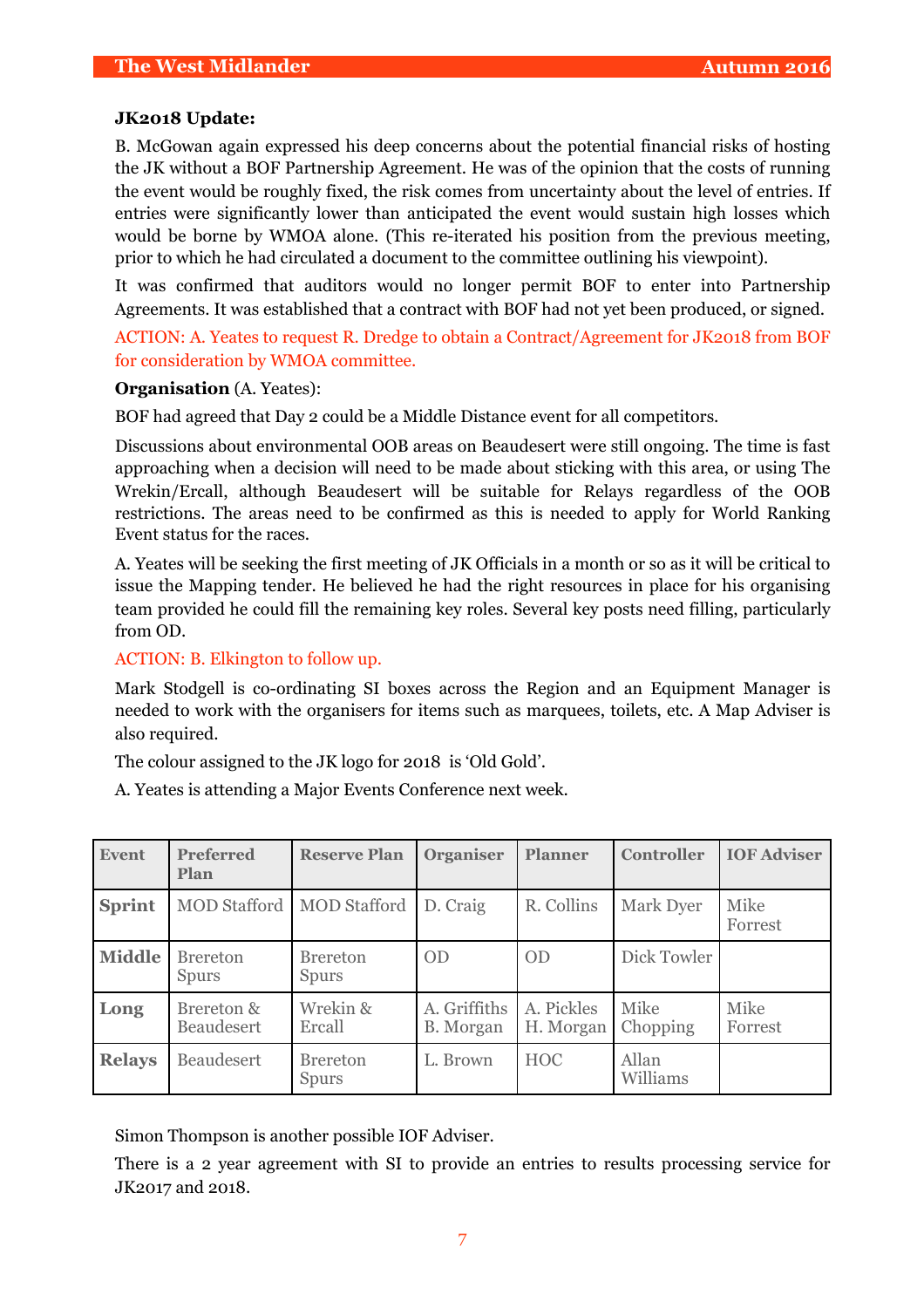#### **10. West Midlander:**

R. Postlethwaite had requested any articles that he could use for the 'West Midlander' - he has one report for the next edition so far.

#### **11. WMOA Website:**

The website is fairly static apart from posting results. The number of Twitter account followers had doubled and a JK2018 Twitter account had been set up. A. Johnson was keen to get hold of recent photos of orienteers in action. It was suggested that he approach Wendy Carlyle (AIRE) who takes images at events and is usually happy for them to be used provided that she is acknowledged.

#### **12. Development:**

H. Morgan had nothing to report as he had not received any requests for training. He asked clubs to encourage younger members to become Planners and Controllers. A. Johnson advised that the Army also run training courses and civilians can attend if there are unfilled spaces. There was some discussion about where the training requirements were defined for Level C Planners and Organisers.

One imminent mandatory requirement to satisfy BOF Insurers is that **club committees must ensure that officials appointed for all events from the beginning of 2017 have had Event Safety training.** Details of people who are so trained are accessible on the BOF website - a few people in each club should be able to access the relevant area.

R. Postlethwaite had held the 2 part Beginners' Mapping Course for Chasers on 2 and 9 July attended by 11 people (10 WCH and 1 POTOC). He is happy to hold further courses for clubs provided they can arrange a venue with a room, a projector and some form of terrain nearby.

The BOF AGM and Club and Association Conference are now to be held at The Priory Rooms, Quaker Meeting House, 40 Bull Street, Birmingham, B4 6AF on 29 October, with the EGM starting at 11am. Orienteers are encouraged to attend.

#### **13. Events and Competitions Committee:**

B. Elkington further reinforced the requirement for all officials to have received Event Safety training as above.

A Major Events Conference was being held the following weekend.

There is a change in course entry policy at major events, aimed mainly at 21-35 year olds who are not experienced orienteers and find that their age class course is way beyond their physical abilities. There will be an option for them to run a Short Green, Green or Blue course (aligned to an existing age class course), however the entry fee will be the same as for entering an age class course. Participants will still be eligible for ranking points. This is an option for people to still compete competitively and encourage participation.

### **14. West Midlands Junior Squad: June - September 2016 (Melanie Elkington & Kirsten Strain):**

This Summer saw Julie Emmerson & Harrison McCartney represent GB at JWOC. Nathan Lawson will be representing GB at JEC. At Lagganlia Oliver Flippance, Felix Lunn, Oliver Lunn and Alex Mitchell had a very good weeks training and hopefully have learned a lot.

Ellie Bales (POTOC) and Felix Lunn (OD) will be making their debut running for England at the Junior Home International in October. Harrison has also been selected.

In June some of the squad took the opportunity to spend the day training at Swinley with the South Central squad.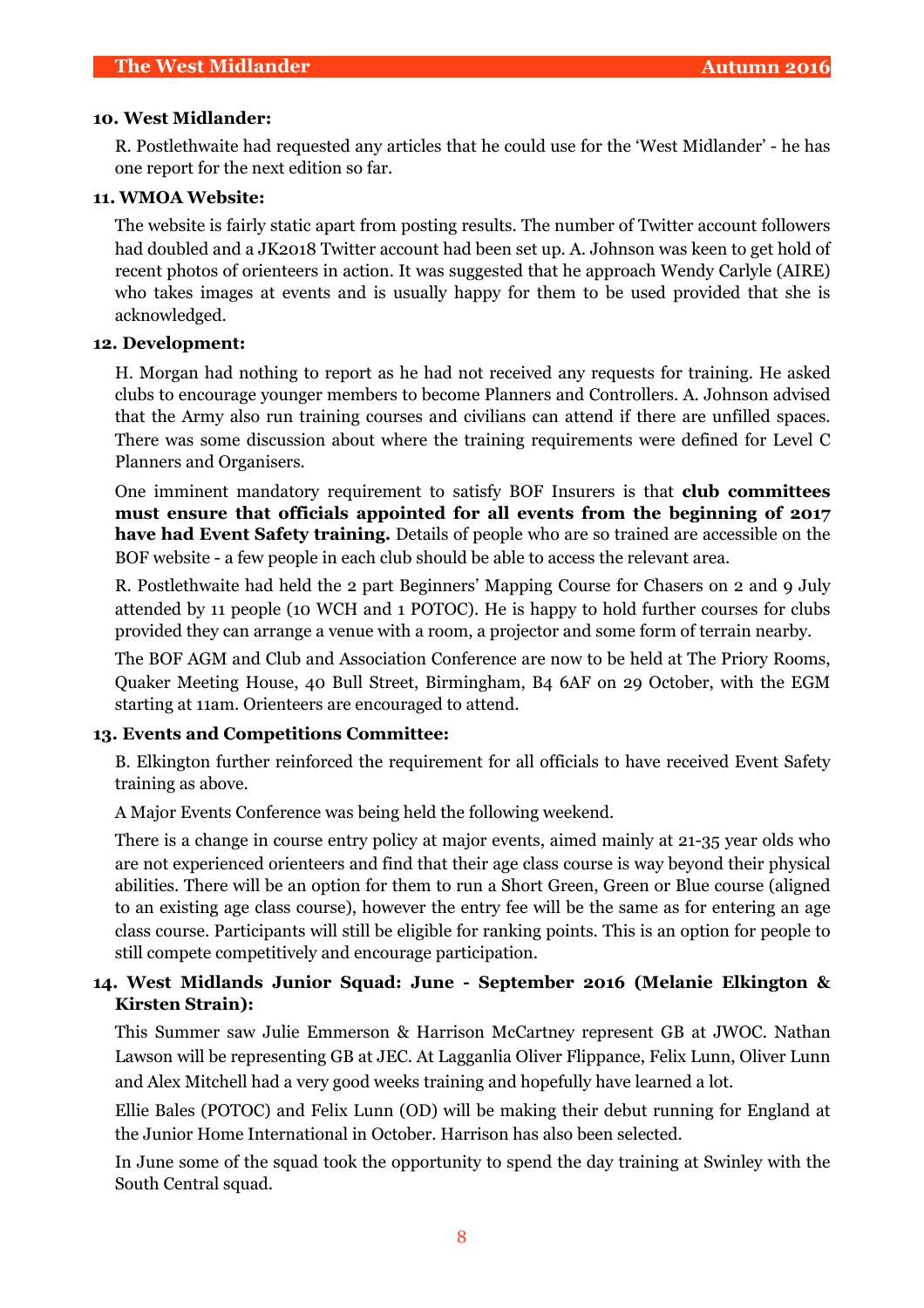Saturday 3 September 2016 saw the WMJS training on Hartshill Country Park with the East Midlands and South Central Juniors - many thanks to all involved in land access/permission, planning and coaching, etc.

Florence & Tabitha Lunn have both been invited to join the squad as they have successfully gained their Orange Badges and have run some Light Green courses.

On the weekend of the 26/27 September 2015 the Junior Inter Regional Championships are to take place in Aberdeen .The team fly up on the Saturday and back on the Sunday. Coaches have been booked by the Organiser for transporting the teams for the weekend.

The final team is as follows:

| M18                   | (Brown) | <b>Harrison McCartney</b>                                               |
|-----------------------|---------|-------------------------------------------------------------------------|
| M <sub>16</sub>       | (Blue)  | Alfie Bullus, Sam Leadley, Ewan Lloyd, Alex Mitchell.                   |
| M14                   |         | (Light Green) Oliver Flippance, Felix Lunn, Oliver Lunn, Alfie Spencer. |
| W <sub>18</sub>       | (Blue)  | Heather Craig, Holly Hughes, Heather Rogers.                            |
| <b>W<sub>16</sub></b> | (Green) | Ellie Bales, Megan Colclough.                                           |
| W <sub>14</sub>       |         | (Light Green) Holly Craig, Pippa Smart, Holly Stodgell.                 |

Accompanying them will be Kirsten Strain, Tracy Craig and Gareth Lloyd.

We are still looking for clubs to offer training sessions for the squad. Please could committee members ask their clubs to put on a session for the squad in order to keep it going.

If any club has children (second Year 12s and above) who regularly run Orange in the West Midlands League and would be interested in joining the squad please ask their parents to look at the WMJS website to check that they qualify and then email us.

Any offers please send by email to: [wmjsquad@gmail.com](mailto:wmjsquad@gmail.com)

#### **15. Forthcoming AGM:**

The Chairman, Vice-Chairman, Secretary and 'West Midlander' Editor had indicated their willingness to continue for the next year. The Treasurer was expecting to stand down and the intentions of the Fixtures Co-ordinator were unknown. H. Morgan reminded the meeting that he would be stepping down as Controller's Co-ordinator at the AGM.

A discussion point for the AGM had been raised at the previous meeting about the age class fit with the five course format used for the WM Urban League. This would be an opportunity for review the course structures prior to next year's competition.

#### **16. AOB:**

A. Johnson reported that the Military League Central had written to all EMOA and WMOA clubs thanking them for their assistance in running events on Wednesdays and seeking support to run Wednesday afternoon events into the future. It is helpful just to allow the military to run on a mapped area and have permissions in place, which need to be specific. The Army events are classed as training and it is a requirement that they have to have permission from private landowners to train on their land.

Army events do not appear on the BOF fixtures list but can be found on the BAOC website. They run Northern, Central and Southern Leagues and events typically have courses of Long Orange, Green and Blue. Civilians are welcome to attend. A. Johnson and other Army orienteers can assist with permissions on military areas, but levies have to be paid for each civilian runner.

A. Johnson was keen to stage an Army team Core Championship in the Midlands Area.

#### **17. Next Meeting:**

AGM: Monday 10 October.

Next ordinary meeting 12 December.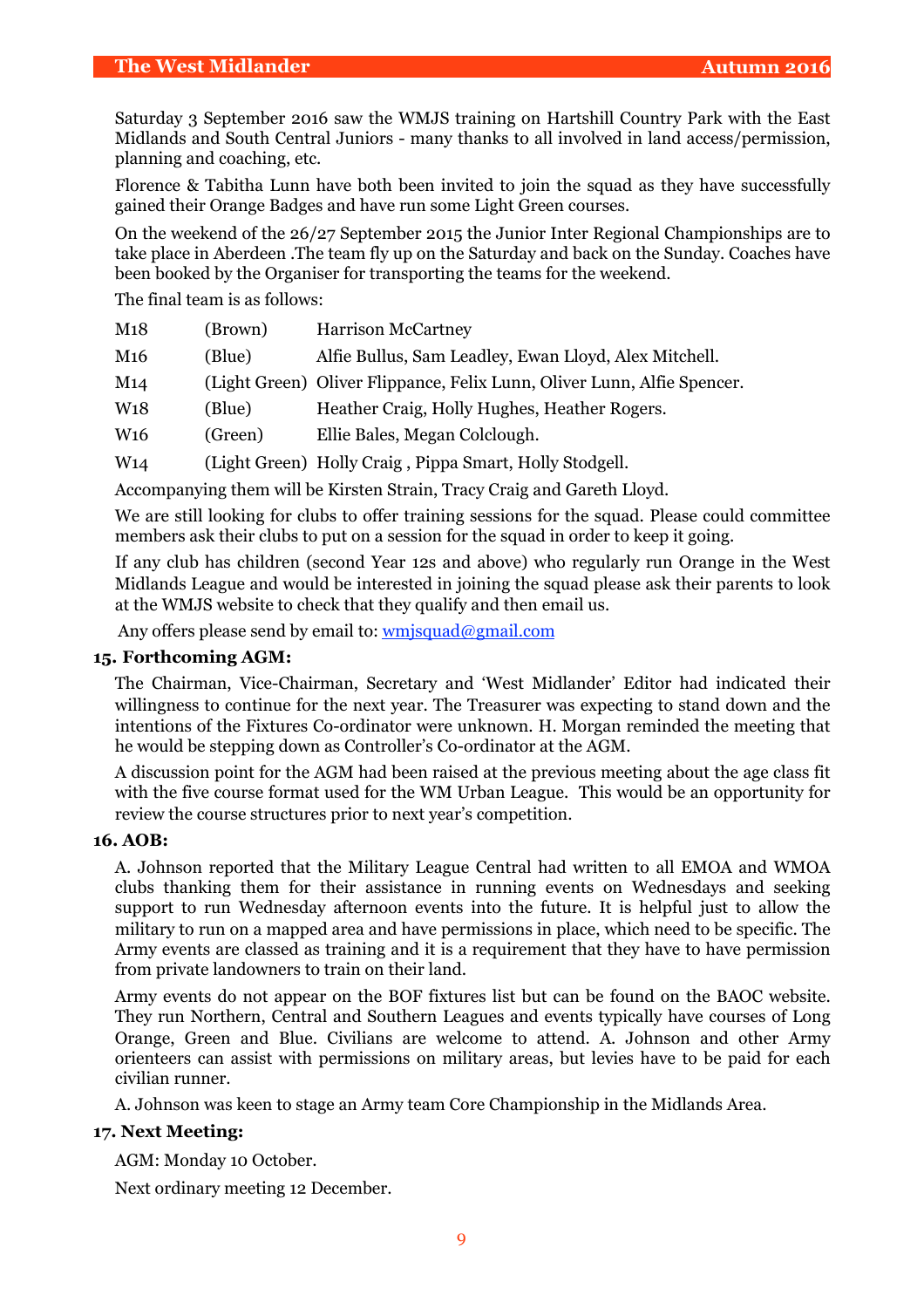## **West Midlands Orienteering Association**

|                      | <b>Income and Expenditure Account</b><br>Year to 31/08/17 |                    |                      |                                                                    |               | BOC 2016 receipt | As at 09/09/16 including possible                                |               |
|----------------------|-----------------------------------------------------------|--------------------|----------------------|--------------------------------------------------------------------|---------------|------------------|------------------------------------------------------------------|---------------|
|                      |                                                           |                    |                      |                                                                    | <b>ACTUAL</b> | <b>BUDGET</b>    | 31/08/16 Yr to 31/08/16 Yr to 31/08/17 31/08/15<br><b>BUDGET</b> | <b>ACTUAL</b> |
| <b>Income</b>        |                                                           |                    |                      |                                                                    |               |                  |                                                                  |               |
| Levies               | General                                                   |                    |                      |                                                                    | 1503.50       | 1450             | 1100                                                             | 2030          |
|                      | SinS 2015                                                 |                    |                      |                                                                    | 0.00          | 0                | 1200                                                             | 1239          |
|                      |                                                           |                    |                      | (from 1.1.17 juniors + first 30 free, adults $31-130$ 50p rest £1) |               |                  |                                                                  |               |
|                      | BOC/BRC May 2016                                          |                    | <b>ESTIMATED</b>     |                                                                    | 700.00        | 1500             | 0                                                                | 0             |
| <b>BANK INTEREST</b> |                                                           |                    |                      |                                                                    | 0.00          | 0                | 0                                                                | 11            |
|                      | ADVERTS IN W.MIDLANDER                                    |                    |                      |                                                                    | 0.00          | 0                | 0                                                                | 0             |
|                      | <b>COURSE INCOME</b>                                      |                    |                      | Ex BOF risk (LY $1st$ aid)                                         | 0.00          | 0                | 0                                                                | 0             |
| <b>TOTAL</b>         |                                                           |                    |                      |                                                                    | 2203.50       | 2950             | 2300                                                             | 3280          |
| <b>Expenditure</b>   |                                                           |                    |                      |                                                                    |               |                  |                                                                  |               |
|                      | <b>WEST MIDLANDER</b>                                     |                    | E-only               |                                                                    | 0.00          | 0                | 0                                                                | $-22$         |
| <b>JUNIOR SQUAD</b>  |                                                           |                    | Full year            |                                                                    | $-1000.00$    | $-1000$          | $-1000$                                                          | $-1000$       |
|                      | <b>DONATIONS Juniors</b>                                  |                    |                      |                                                                    | $-543.00$     | $-400$           | $-500$                                                           | $-631$        |
|                      | OFFICER EXPENSES                                          |                    |                      |                                                                    | $-41.00$      | $-75$            | $-75$                                                            | $-21$         |
|                      | <b>COMMITTEE MEETING EXPENSES</b>                         |                    |                      |                                                                    | $-706.75$     | $-600$           | $-600$                                                           | $-641$        |
|                      | ENGLISH O'ING COUNCIL                                     |                    |                      | Due July, less overpaid by mistake LY                              | $-211.00$     | $-500$           | $-400$                                                           | $-534$        |
| <b>COURSES</b>       |                                                           |                    | Organisers (LY risk) |                                                                    | $-142.74$     | $-100$           | $-100$                                                           | $-157$        |
| <b>SUNDRY</b>        |                                                           |                    | Badges & web hosting |                                                                    | $-165.50$     | $-150$           | $-150$                                                           | -66           |
|                      | Coaching course subsidy                                   |                    | K Strain             |                                                                    | $-120.00$     | 0                | 0                                                                | 0             |
|                      | UNIVERSITY LEVY REBATES                                   |                    | No events held       |                                                                    | 0.00          | 0                | 0                                                                | 0             |
| <b>TOTAL</b>         |                                                           |                    |                      |                                                                    | -2929.99      | $-2825$          | $-2825$                                                          | $-3072$       |
|                      | SURPLUS/(DEFICIT)                                         |                    |                      |                                                                    | $-726.49$     | 125              | $-525$                                                           | 208           |
|                      | <b>WM Junior Squad</b>                                    |                    |                      |                                                                    |               |                  |                                                                  |               |
| <b>INCOME</b>        |                                                           |                    |                      |                                                                    | 4648.31       |                  |                                                                  | 1015          |
|                      | ANNUAL GRANT FROM WMOA                                    |                    |                      |                                                                    | 1000.00       |                  |                                                                  | 1000          |
| <b>EXPENDITURE</b>   |                                                           |                    |                      |                                                                    | -4027.67      |                  |                                                                  | -4390         |
|                      | SURPLUS/ (DEFICIT)                                        |                    |                      |                                                                    | <br>1620.64   |                  |                                                                  | <br>$-2375$   |
| <b>Total Funds</b>   |                                                           |                    |                      |                                                                    | <b>TOTAL</b>  | <b>WMOA</b>      | <b>JUNIOR</b>                                                    |               |
|                      | <b>OPENING FUNDS</b>                                      |                    |                      |                                                                    | 2327.68       | 1988.51          | 339.17                                                           |               |
|                      | SURPLUS/ (DEFICIT)                                        | as above           |                      |                                                                    | 894.15        | $-726.49$        | 1620.64                                                          |               |
| <b>CLOSING FUNDS</b> |                                                           |                    |                      |                                                                    | 3221.83       | 1262.02<br>%     | 1959.81                                                          |               |
|                      | <b>Represented By:</b>                                    | <b>CURRENT A/C</b> |                      |                                                                    | 1662.07       | 51.59            |                                                                  |               |
|                      |                                                           | Debtor re BOC 16   |                      |                                                                    | 700.00        |                  |                                                                  |               |
|                      |                                                           | SAVINGS A/C        |                      |                                                                    | 859.76        | 26.69            |                                                                  |               |
|                      |                                                           | TOTAL              |                      |                                                                    | 3221.83       | 78.27            |                                                                  |               |

BOC 2016 based on adjusted figures supplied of surplus of £6226 (from an income of £43300) of which one third to WMOA split 3 ways to WMOA, OD and HOC

NB: BOC 2010 had a surplus of £19661(from income of £45000) one third £6554 to WMOA, £1000 retained by WMOA and the rest distributed to all clubs on basis on input.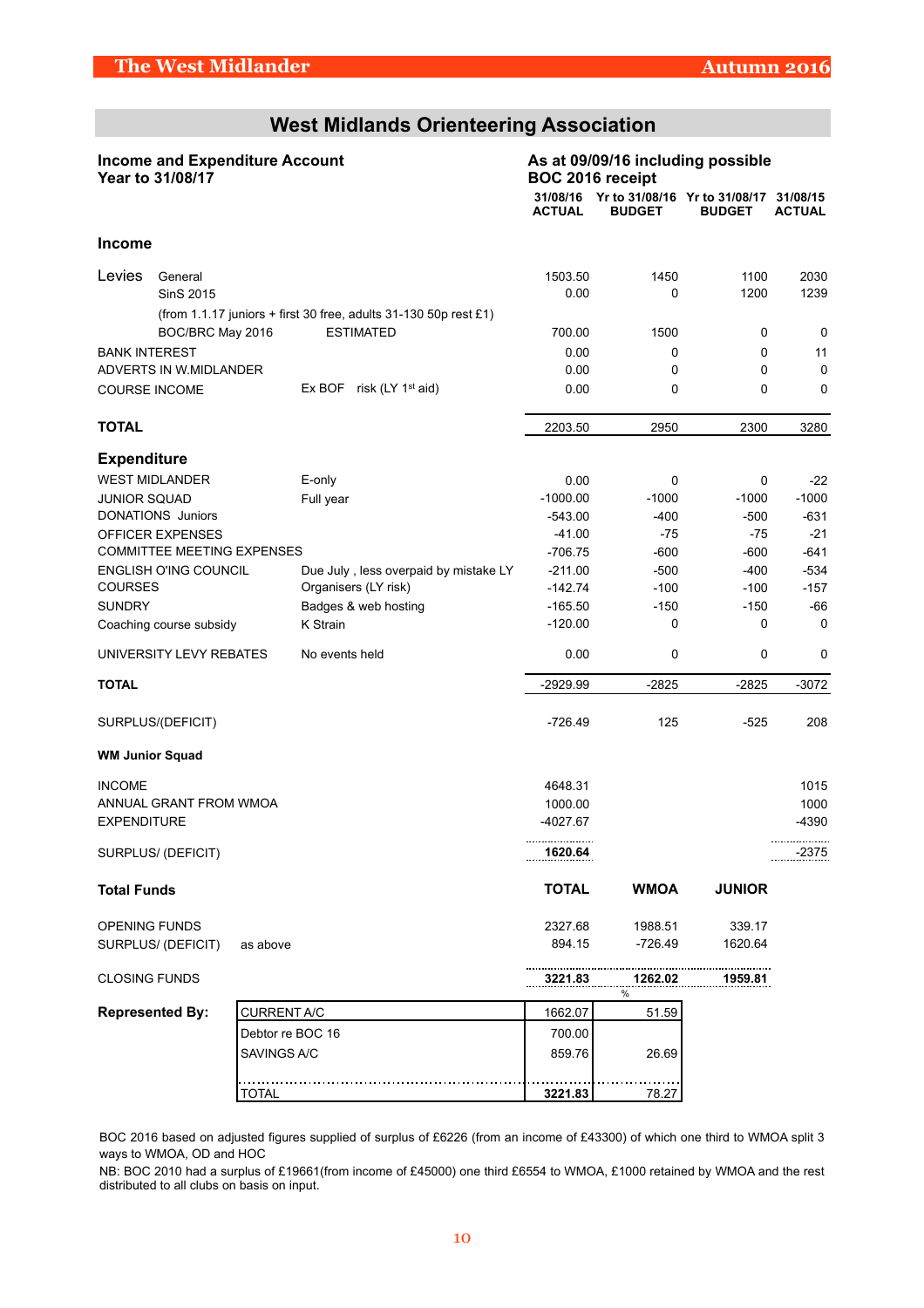## **The Junior World Orienteering Championships (JWOC) July 2016 By Julie Emmerson (OD)**



JWOC 2016 was based at Scuol in the Engadin region of Switzerland. This was my last year as a Junior and I had been focusing on the competition for a long time. Unfortunately, I had a far from ideal preparation with a year packed full of injuries and a minimal amount of totally injury-free training time. I did my best to get fit despite the injuries with lots of cross training, but approaching JWOC I was far from where I had expected to be in terms of fitness at the start of the season.

We arrived a few days before the first race to do some relevant training and acclimatise to the altitude. Last Summer many of the team attended a training camp in the area so we already knew what to expect and just needed to re-familiarise ourselves with the terrain.

The first race was the Sprint. It was an extremely tough race due to the heat, the very steep slopes and also the altitude.

Training hadn't gone to plan this year with the biggest problem being my inability to do much hill training, so I knew I would struggle on the hills and I did find this course physically difficult. The tiredness, no doubt, affected me mentally as well and I made a couple of mistakes. It may not have been a great race but I was reasonably happy with it given my level of fitness.

Fortunately, the event took place quite early in the day so I could then enjoy the Silverstone Grand Prix, the Wimbledon final, the end of the European athletics and the Euros final. So a not bad day after all……

The next race was the Long Distance which I didn't run since the GB selectors only selected athletes for 2 out of the 3 individual races and, after the tough year I have had, it did make sense for me not to run the Long.

After a rest day, it was the Middle Distance Qualifier. I made some small mistakes early on but then settled down and nailed the trickiest section of the course before a couple of little 'wobbles' towards the end. There was plenty to be improved on but it was a good solid qualification race and I didn't have to push too hard to comfortably qualify for the A Final.

The following day was the Middle Distance Final which was my principal JWOC target. I won't go into details but I made possibly the biggest mistake I have ever made approaching the second control and it turned into a total disaster. I still don't understand just what happened but I'll look at it again once I get over the emotional turmoil. That was effectively 'race over'. Even though I produced some good times on the later legs there was no coming back.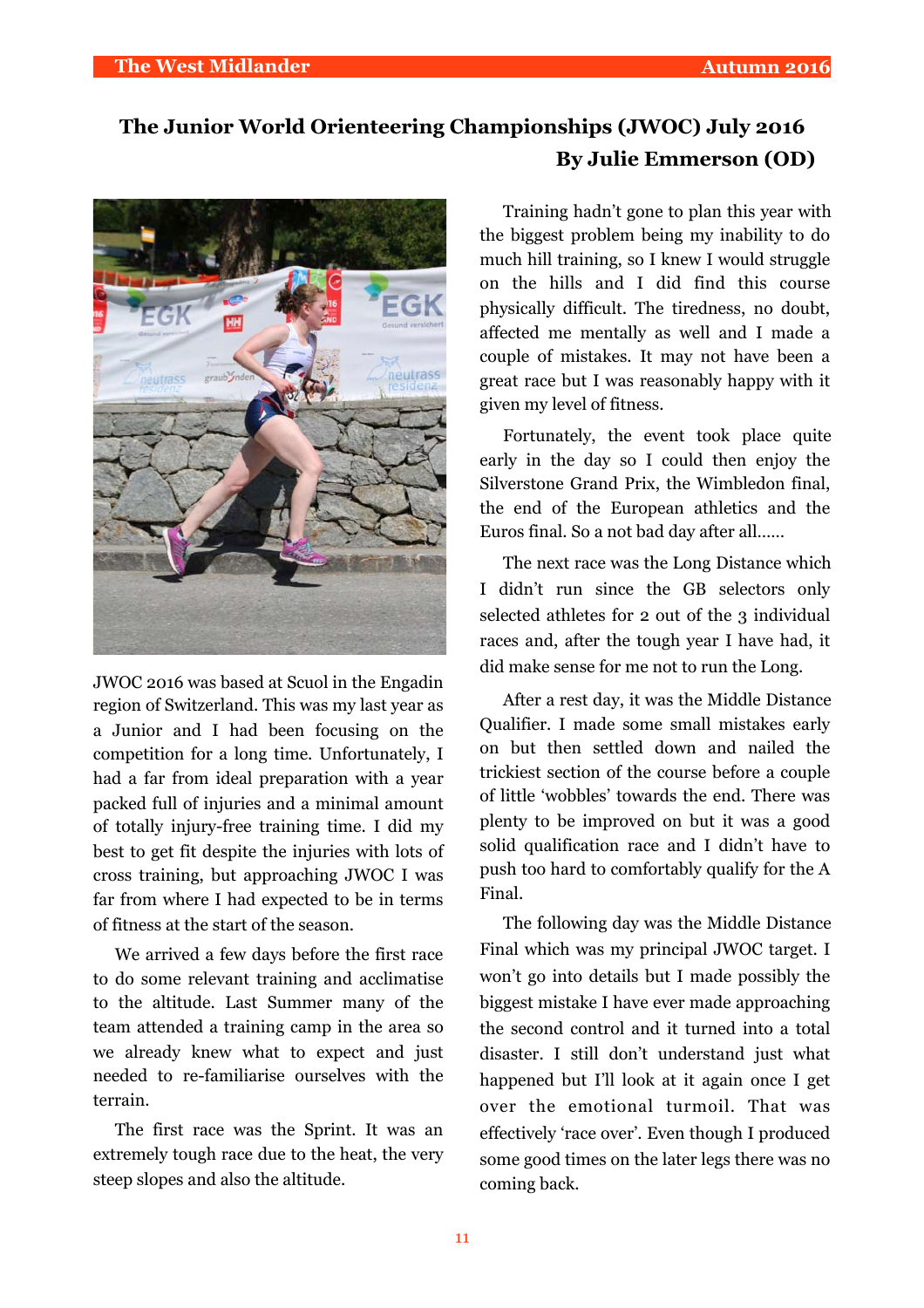#### **The West Midlander Autumn 2016**

However the championships ended on a high for me in the Relays. I was sent out on the last leg for GBR1 in 7th place, right behind the pack of SWE1, SUI2 and GBR2. On the first 'gaffle', SWE pulled ahead and I dropped the other two. What I didn't know was that FIN1, with the Long Distance champion on last leg, had started not long after me and had the slightly shorter 'gaffle' on number 3 so she overtook me without me realising. We had a long leg about half way through, crossing a track towards the end. When I came out on to the track, I realised the Swedish runner had taken too high a line and was now just ahead of me and I saw the Finnish runner some way ahead, having taken a lower line. After that I tried to stay with SWE1 for as long as possible but I could not hold her on the climbs and she gradually pulled away. Running through the spectator control I was in 6th place (the final podium position) and I knew I had to keep pushing around the final loop. I had no idea what sort of gap was behind and I was tiring fast so it was really tough to keep focused. I managed to navigate cleanly around that last loop and even overtook the Hungarian team ,HUN1, somewhere although I didn't see her, to run into the finish in 5th place. That is the best result ever by a GB Girl's team which is amazing! The only teams to beat us were Switzerland 1, Finland 1, Norway 1 and Sweden 1, who are, without a doubt, the strongest orienteering nations.

As this was my last JWOC, I am very disappointed with the individual results, but I can't say I'm really all that surprised after all the setbacks this year. However it is such a relief to be able to finish my Junior career on a high with such a great result in the Relay.

I have been fortunate to represent GBR at four successive JWOCs and they have all been a fantastic experience for me. Funding has always been a challenge and I would like to take this opportunity to again thank OD and the WMOA for their generous financial support over the last four years.



*From left to right: Sarah Jones, me, Megan Carter-Davis*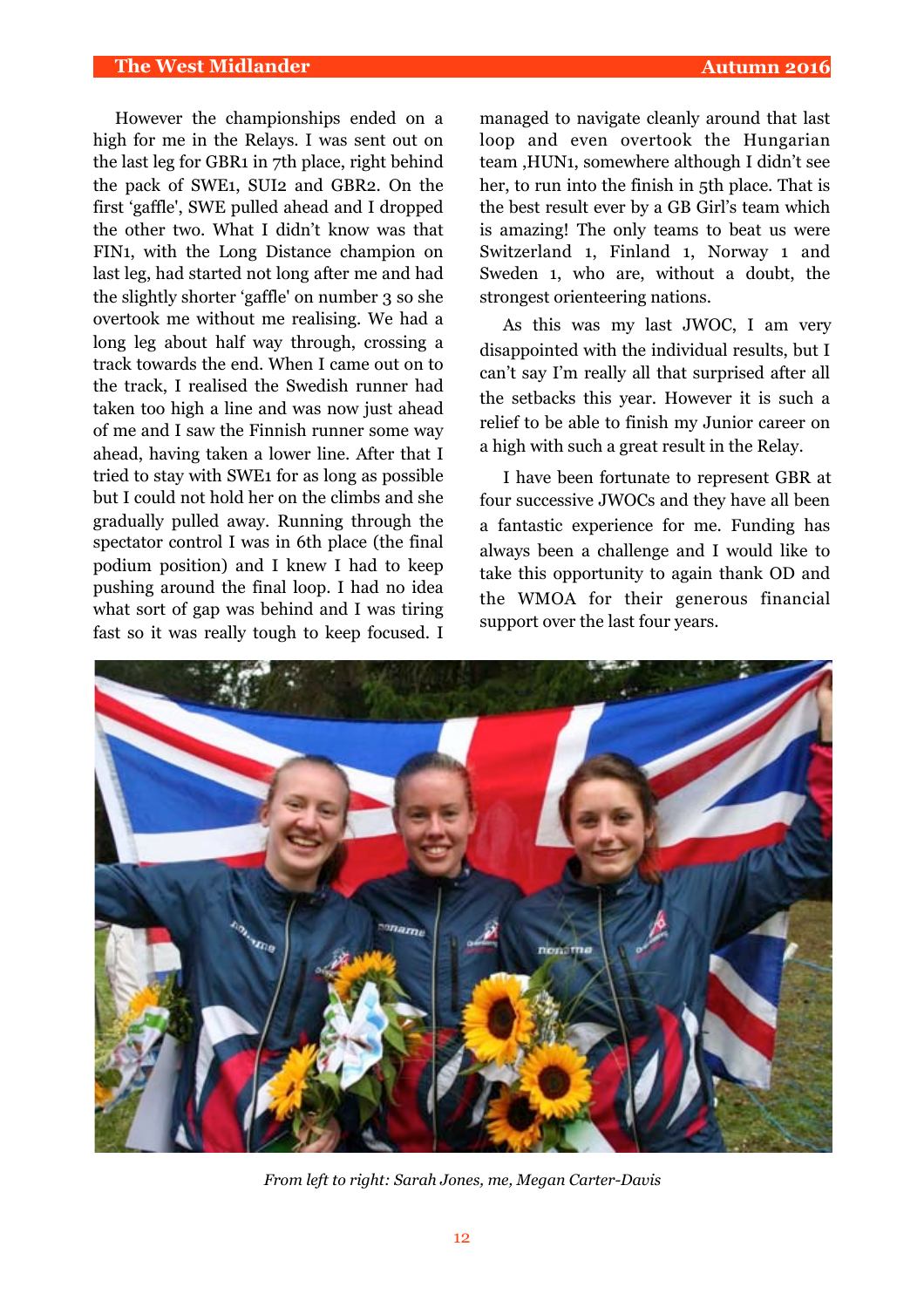

| <b>Cup</b> |              | Trophy |
|------------|--------------|--------|
| 2366       | <b>INT</b>   | 1264   |
| 2324       | <b>CLYDE</b> | 1250   |
| 2313       | <b>EPOC</b>  | 1247   |
| 2161       | <b>SROC</b>  | 1233   |
| 2116       | <b>RR</b>    | 1196   |
| 2088       | <b>SARUM</b> | 1192   |
| 2036       | <b>POTOC</b> | 1143   |
| 2002       | <b>SELOC</b> | 1142   |
| 1976       | <b>SOS</b>   | 1135   |
|            | <b>SBOC</b>  | 1125   |
|            |              |        |

## **CompassSport Cup/Trophy 2016 Final**

The Final of the CompassSport Cup/Trophy took place on 16 October at Tankersley Woods in South Yorkshire. The two Midlands clubs, OD and POTOC, put on a good show but were unable to challenge very strong Scottish teams FVO and INT respectively.

## **West Midlands Relays 2016**

|    | A Mini Relay                  | $M/W$ 12 | <b>OD</b>    | Josie Smart, Tabitha Lunn, Florence Lunn                   |
|----|-------------------------------|----------|--------------|------------------------------------------------------------|
| B. | <b>Junior Women</b>           | W42-     | <b>WRE</b>   | Cathy Block, Emily Coupe, Molly Parker                     |
| C. | <b>Intermediate Women</b>     | W54-     | <b>WCH</b>   | Gemma Cairns-Smith, Holly Stodgell,<br><b>Holly Hughes</b> |
| D  | <b>Open Women</b>             |          | <b>WRE</b>   | Katie Lewis, Jessica Parker, Rebecca Coupe                 |
| Е. | <b>Senior Women</b>           | $W130+$  | <b>POTOC</b> | Marian Denham, Barbara Farr, Clare Baron                   |
| F  | <b>Veteran Women</b>          | W165+    | <b>WRE</b>   | No Finishers                                               |
| G  | <b>Super Veteran</b><br>Women | W200+    | <b>OD</b>    | Sue Hallett, Sheila Carey, Sue Bicknell                    |
| H. | <b>Junior Men</b>             | $M42-$   | OD           | Oliver Lunn, Oliver Flippance, Felix Lunn                  |
|    | <b>Intermediate Men</b>       | M54-     |              | No Entries                                                 |
| J  | <b>Open Men</b>               |          | <b>WCH</b>   | James Bennett, Emily Garside, Iain Stamp                   |
| K  | <b>Senior Men</b>             | $M130+$  | <b>WRE</b>   | Tony Callow, Richard Pay, Adrian Pickles                   |
|    | L Veteran Men (Long)          | $M165+$  | <b>WCH</b>   | Allan Williams, John Robinson,<br>Mark Garside             |
|    | L Veteran Men (Short)         | $M165+$  | <b>HOC</b>   | Mike Baggott, Geoff Trewin, John Pearson                   |
| M  | <b>Super Veteran Men</b>      | $M200+$  | <b>OD</b>    | Bob Brandon, Keith Wildis, Gerry Spalton                   |
| N. | Mixed Ad Hoc                  |          | <b>HOC</b>   | Alison Sloman, Barry McGowan,<br>Sue Howarth               |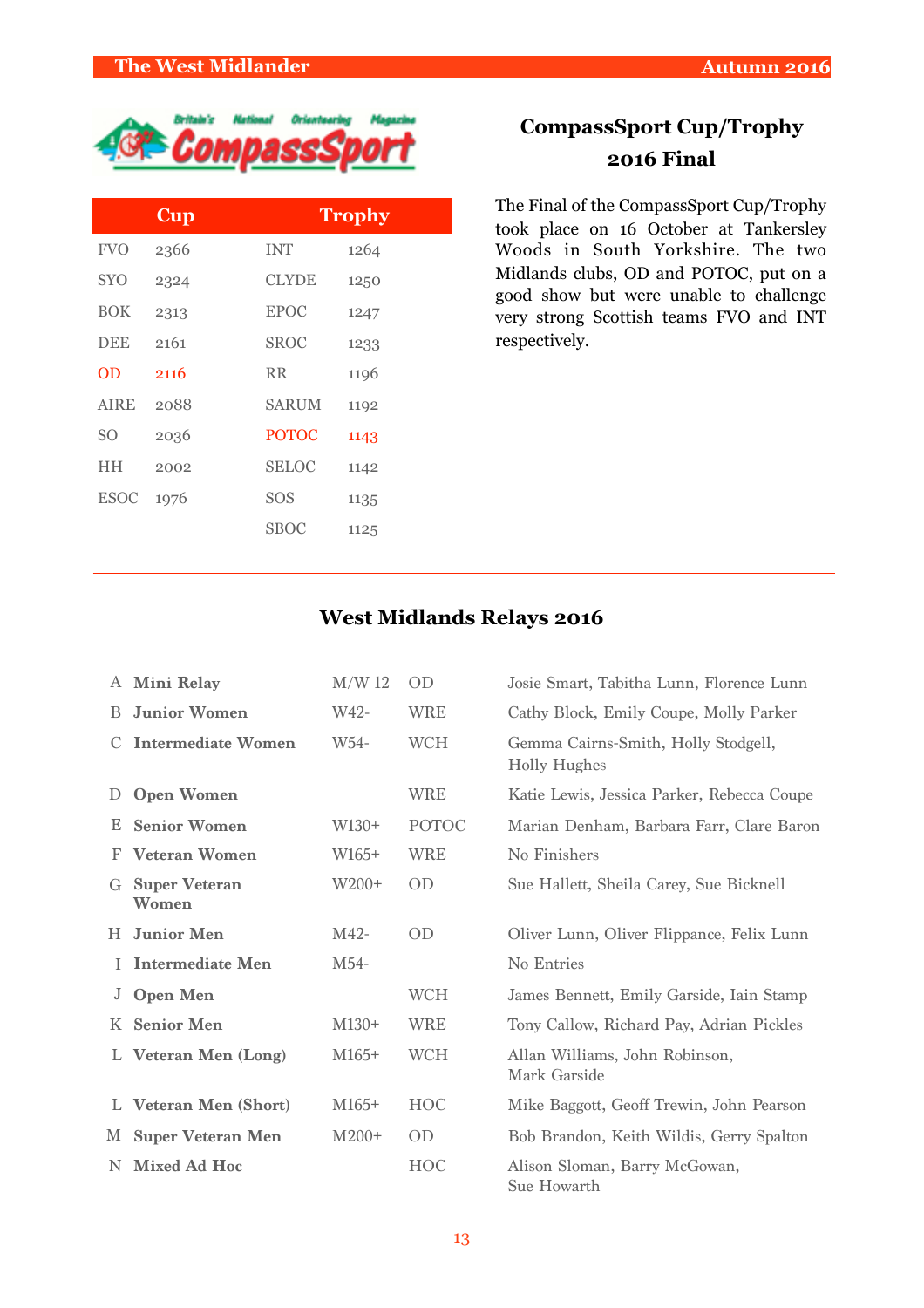

*Ladies Open Winners: Jessica Parker, Rebecca Coupe and Katie Lewis (WRE)*

The West Midland Relays were held by WCH at Shoal Hill on 2 October.

The event was originally going to be held on 22 May but the wet Spring meant that the car park field was waterlogged and unusable.

Shoal Hill has been used twice before for the relays in 1 9 9 6 a n d 2 0 0 4 a n d provides good, fast running but the myriad of paths and holly bush makes the orienteering tricky if you aren't careful.

Kelvin Dawson planned some good courses - Thanks Chasers.



*Three generations of WRE: Richard Lewis, his daughter Julia Allinson and granddaughters Grace and Harriet*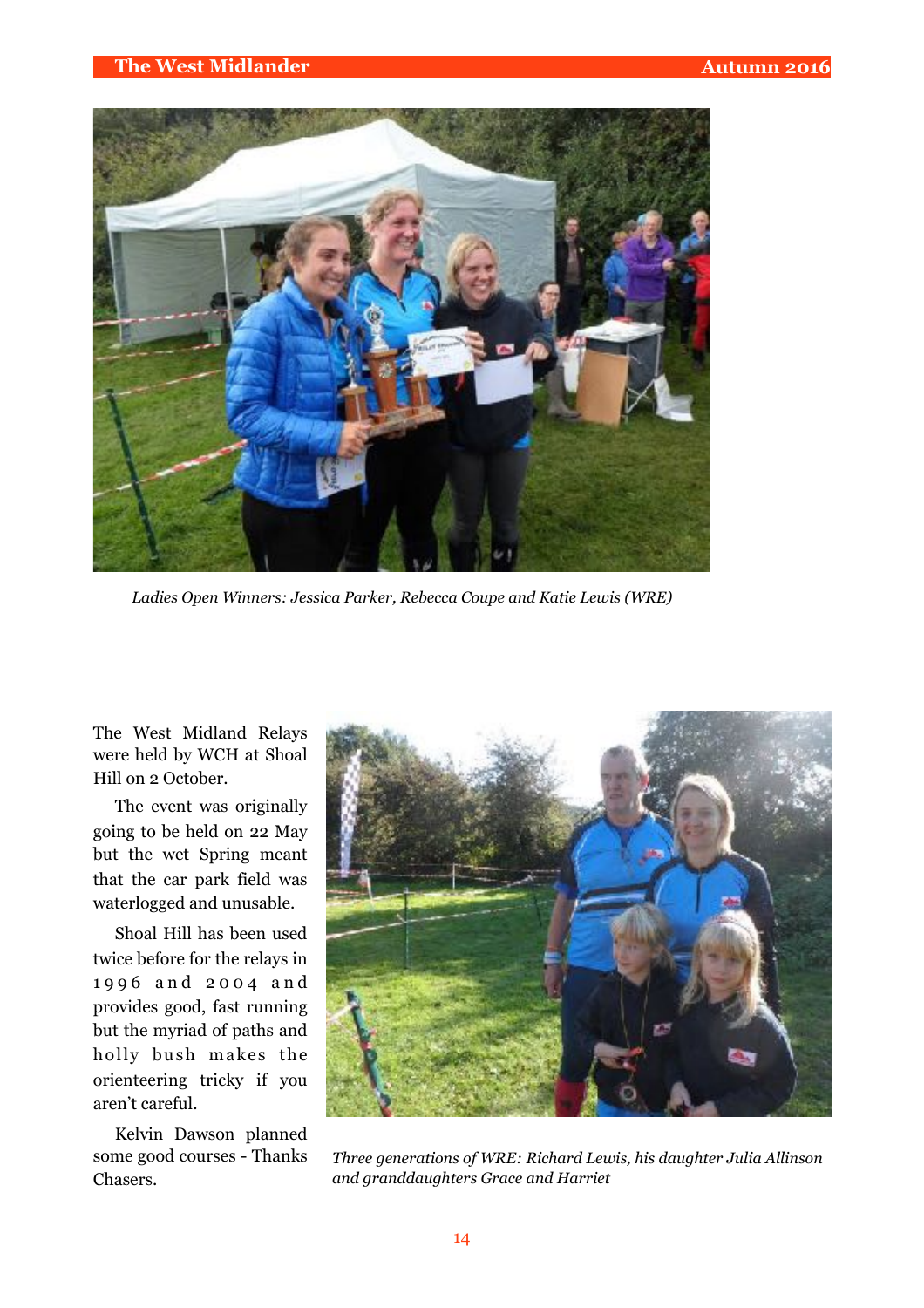## **World Championship Amateur Radio Direction Finding - Albena, Bulgaria, September 2016**

#### **David Williams (HOC) 2016 M50 World Sprint Radio Orienteering Champion**

'Sprint orienteering but with a lot more to do while you are running, more information to process and then remember and quite a lot of extra thinking needed as well, oh and there are no control kites - just the SI unit on a stake, hidden in the vegetation'. Kind of really like a very hard thing to do on a hot and sunny Monday morning.

Skiing has Downhill, Super Giant Slalom, Giant Slalom and Slalom and just the same there are four disciplines in Radio-Orienteering: Classic 2m, Classic 80m, FoxOring and Sprint, with this last being the newest, first contested in 2011.

We don't get much opportunity to train for Sprint in the UK - our first attempt in 2013 was mostly thwarted by equipment failure but subsequently we have held 4 races. So nearly all of our learning has been in international competition, my very first being the European Championships where I finished in 26th position in M40 - but as only 3 runners are permitted per nation this isn't as good as it might seem. I've sort of been getting better, my championship results being 26/11/8/16 and in 2015 4th position - 2 seconds off a medal. Robert Vickers (HOC) was similarly close in M70 just being pipped to 4th place. Our ARDF chairman, Bob Titterington (LEI) described this as 'Double Disaster' in his report. Grrrr….

#### **Sprint ARDF: How does it work?**

At the start you receive a map. On this are marked the start, the finish and a spectator control that's all. In the terrain there are 10 radio transmitters: a SLOW set and a FAST set (it's the speed of the Morse code - yes you need to decode Morse while running). You seek the slow first and then the spectator control, the fast and then the beacon. Each set transmits on a different frequency with retuning necessary on the transition from slow to spectator, then again for the fast and

finally for the beacon (which transmits from the end of the finish corridor). On M50 I had to seek 2,4,5 on the slow and all the fast transmitters so that is 10 things to find in total.

Like orienteering it is a time trial - competitors start at two minute intervals, distance is  $\sim$ 3km with a target winning time of 15 minutes. So that is 5 minutes per km but they've not told you where any of the controls are and you are not going to see the SI unit until you are within 5 metres or so.

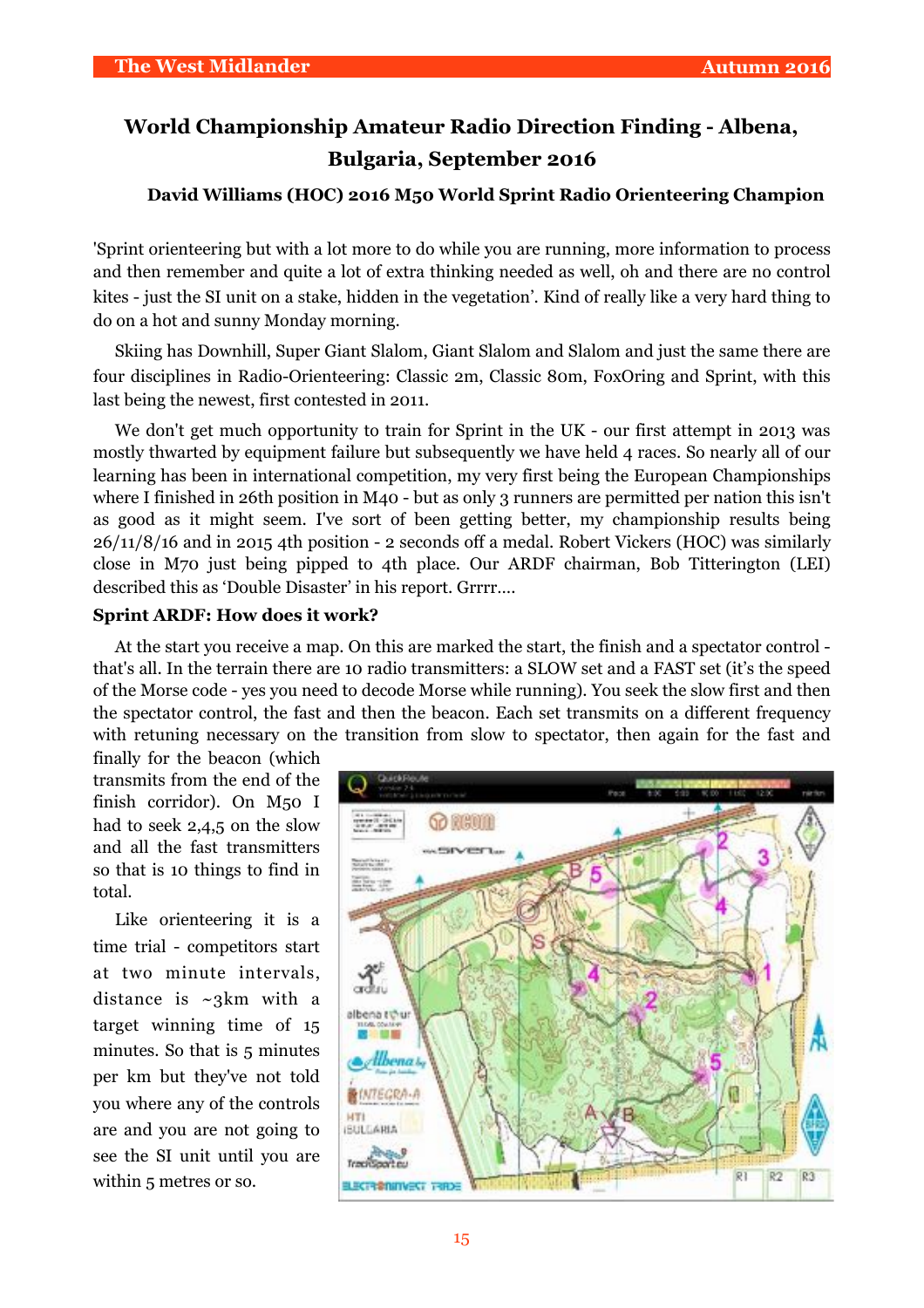#### **The West Midlander Autumn 2016**

To make it more challenging, each transmitter sounds for just 12 seconds in every minute – first number 1, then numbers 2, 3, 4, 5 and back to number 1. With medals won and lost by seconds you have to keep this sequence in mind. It's no good just running to the loudest if you are going have to stand around for a minute, or run straight past it and then need to double back.

When a transmission starts you have to sweep your receiver round to get the bearing, then pressing the 'sense' button work out the actual direction (is the control at 90 degrees or 270 degrees for example) and then start running. During the rest of the minute you keep running, keep looking for the control, keep reading the map and keep listening to the other 4 transmitters, trying to build up a picture of where they might be. It is helpful if you can track of how far you have travelled in the minute since you last heard each transmitter and then do mental trigonometry and store all the answers away. And then there is some strategy - which order should I try and take the controls? It is like Score orienteering in this respect.

Watching other competitors can help - after visiting the spectator control (the 'S' on the map) I saw someone running West along the path at the foot of the slope - so there has to be a transmitter up there - but it is rough open, no trees from which to hang the 4m transmitter aerial - so it must be way away in the far green or white forest. If I run hard towards that control I can 'split' all the others - to my left and to my right - without wasting time in the slower terrain. I heard 2 and 3 and 4 and then 5, now behind me (so leave it to last) and then 1 just as I was 20 metres away from its location - great - no time wasted. Then run North - 2 is ahead, 3 is ahead and a bit East so this is the one to go for, yes 4 comes on and it is now to the North West, correct choice.

I found 3 while 4 and then 5 were transmitting so I didn't get a new bearing on 4. Then up came 2 and I headed toward it for 5 seconds but……. I'm not going to get close this transmission and shall have to hang around for a minute, so switch to 4.

3 sounds, 4 sounds and I am close enough to see it, turn to where mental trig tells me 2 should be, 5 sounds, 1 and then I see 2. So that is 5 x 12 seconds rather then 7 x 12 seconds……24 saved,



got the sequence right. 5 is just a mad dash West with a slight stumble finding the way through the green. I head for where I remember my first bearing pointed, to the West of the path - and there it is - and then sprint to the beacon and... the finish corridor, including a 15 metres of ascent all on soft sand.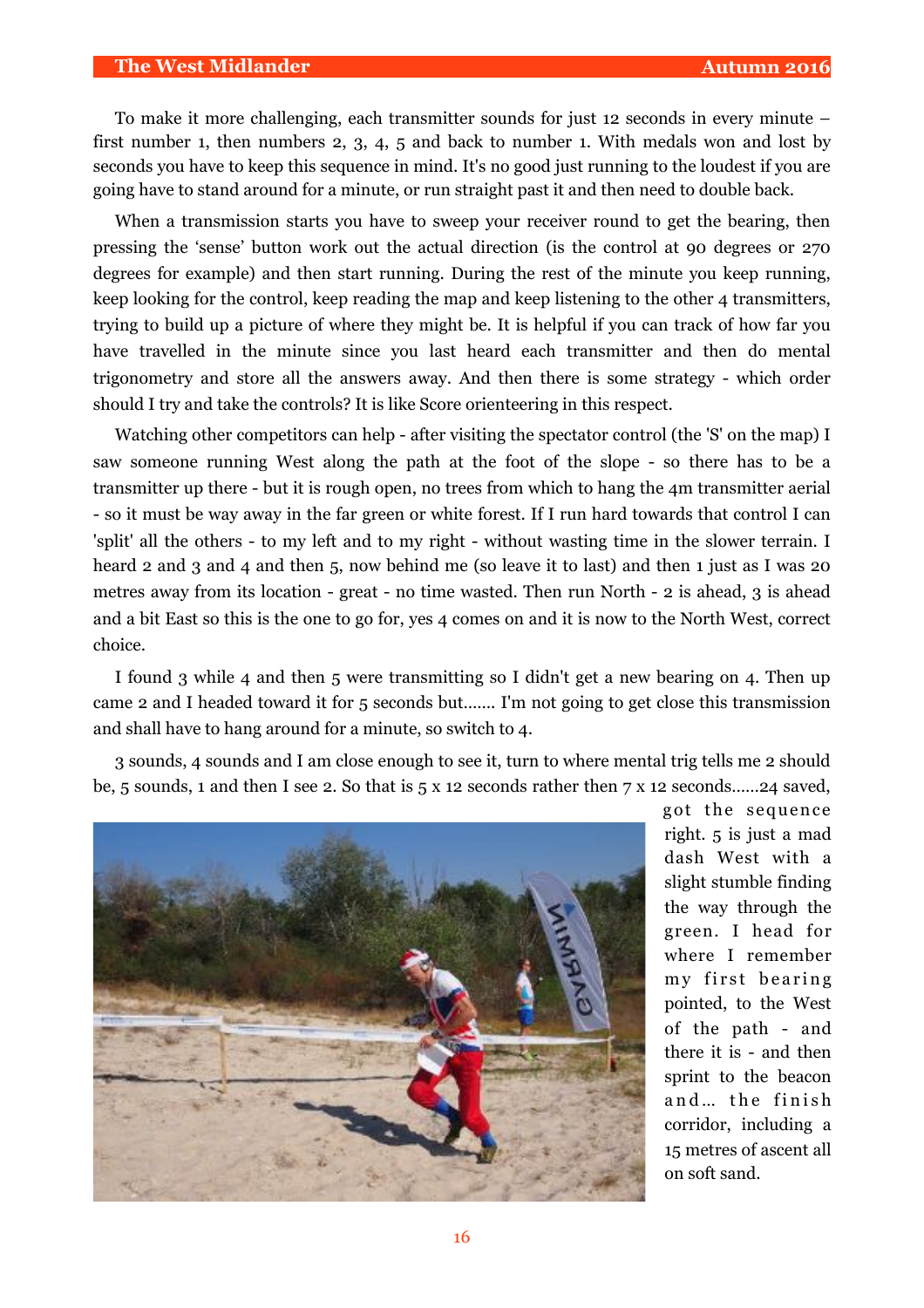#### **The West Midlander Autumn 2016**

At this point I think I have had quite a good run - "keep running, don't miss a place because you didn't try on the run in". At the finish the computer announces my position and someone hands me a beer - first place and very few still in the terrain. Jiří Mareček, reigning world champion and designer/constructor of my receiver is still to finish. In the end Jiří was  $4<sup>th</sup> 57$ seconds down with second place competitor, Viktor Romanov (RUS) 15 seconds behind me. Viktor won Gold in FoxOring and the two classic races so doesn't look too pleased at the medal presentation. The Russian team is well funded and, winning a gold medal gets you an uplift to your pension. For the Chinese - win and you get to chose your high school or university - some motivation!





If you want to try Radio Orienteering there are two races remaining this season - 26 November and 11 December, both near London. Robert Vickers and I will be attending and you are welcome to share our transport.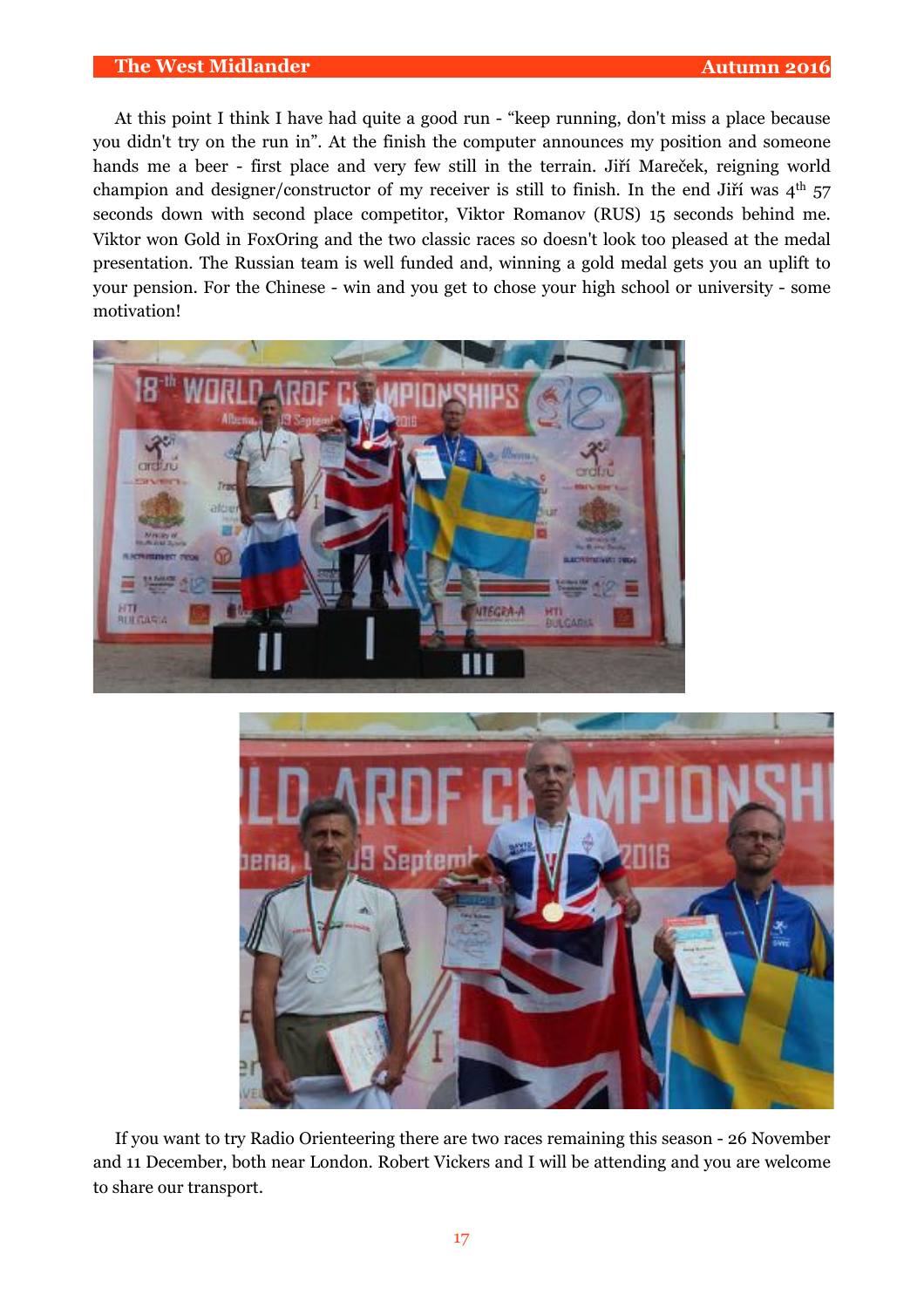## **Long Mynd Long 'O' 11 September 2016 Steve Nightingale (HOC)**



Anybody who even thinks about Long 'O' on the Long Mynd needs their head examining. Anybody who actually attempts it should seek a second opinion!

There was a time in my early 40s where I could blast round a Brown in 90-100 minutes as an average orienteer. I did only one Long 'O' during this period, a one-off HOC event combining Himley - Baggeridge - Cotwell End (with a 1km road run in between the latter) and returning via the first two, about 18km in total. I managed that comfortably then but I have no record of the time. This lasted for a few years before age forced me to drop to the Blue, and then the Green. In the last eight years I've had a couple of bad injuries and also a medical problem which means that I'm happy to get round a Short Green course in less than an hour. I find my energy levels fall fast if I go over 65 minutes, when I make a lot of mistakes or when I run the Green in a physical area.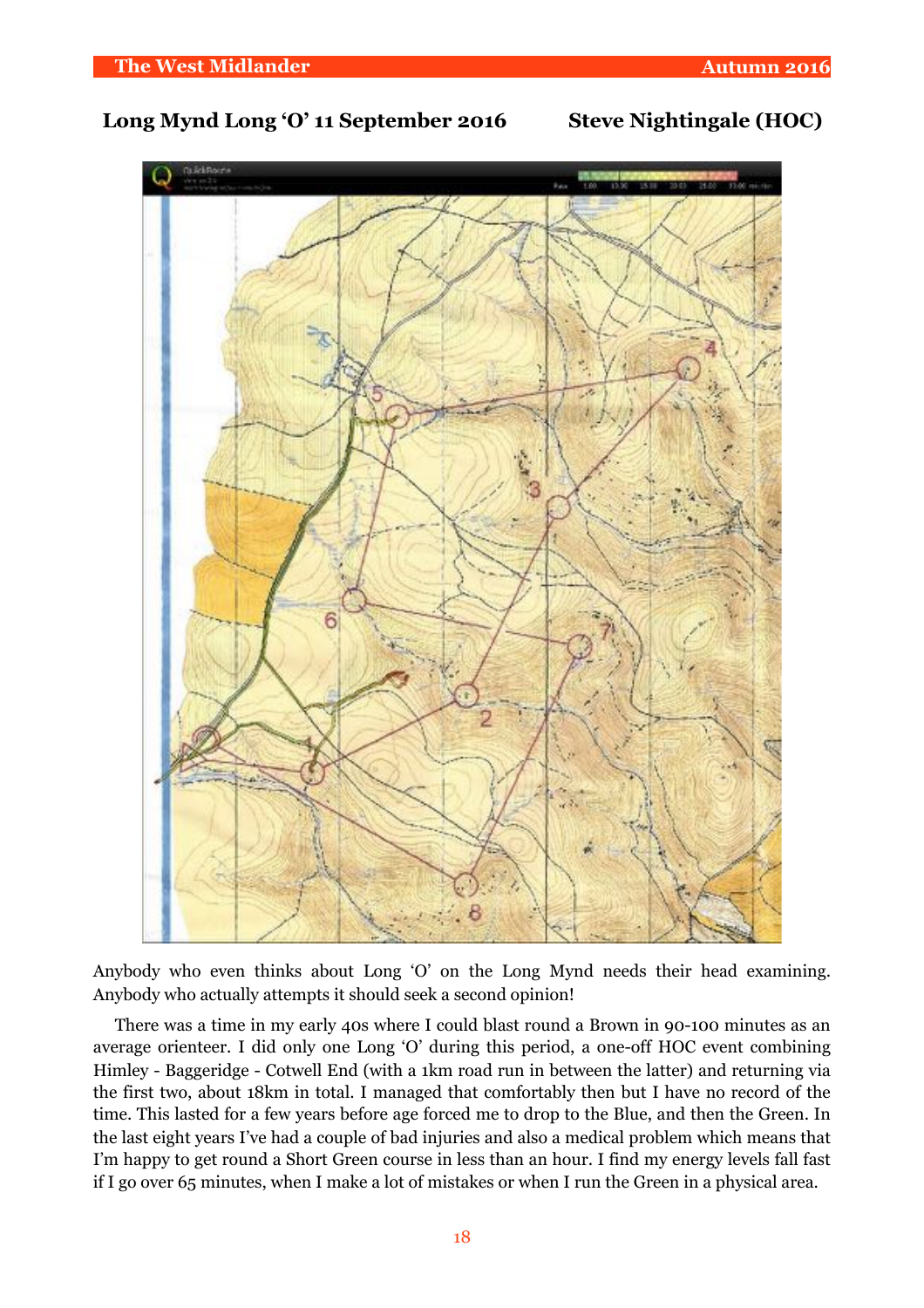#### **The West Midlander Autumn 2016**

I have done the Long Mynd Long 'O' Short course about 3 or 4 times, all in recent years, and the course lengths were around 8.5-10.5km (straight line route) starting from Gogbatch and Wild Moor. The advertised climb has usually been in the 600m range but if the planning allows, sensible detours can get this down to about 350m at the cost of doing 15km. I can remember having one of these and beating 3 hours with another not quite giving the detour option on so many legs and taking a fair bit over 3 hours and being worried for my safety towards the end, even teaming up with Pete Jones of WRE who was in an equally sorry state as we nursed each other to the end. The only way I can contemplate doing these courses is taking it slowly, definitely walking any climb, and often the flat, and avoiding climb like the plague. In my forties I could use the standard 'O' formula of 10m climb = 1 minute but that has now deteriorated to at least 2 minutes with severe climb almost stopping me dead in my tracks. Paths are few and far between but should be used if at all possible, off path is a mixture of bracken, bilberry and heather with occasional marshes thrown in for good measure. The trick is to try and pick up barely visible, unmapped, narrow sheep tracks even if they are not directly on course as they can often allow running as opposed to a very slow walk. I take at least a 1 litre bladder pack of hydration, this last time with energy supplements added, and a bumbag of energy food as I am going to be out for a very long time (for me).

And then there was the Short this year…… I haven't got the exact advertised climb as it was only on the whiteboard and not on the map or loose control descriptions but it was something like 875m which got the alarm bells ringing before I even started. I took it very easy on the way to 1, not just because I know I'm going to out for a **VERY** long time, but looking way far ahead on the course to plan climb alleviation routes. Sadly, I couldn't see any apart from some mitigation on 3-4 but still entailing a very steep 100m climb into 4 at the end. I knew in my heart, therefore, that I would not be able physically to complete the course, you just have to look at the map with so many legs having both very steep ascent and descent that the contour lines are practically touching.

Got 1 without having to lose too much height into the control. Climbed out and battled my way towards 2. Even the faintly mapped path I used partway to 2 was barely visible on the ground, more of a wide sheep track hidden amongst 4ft high bracken. Finally it was time to strike off downhill, cross the valley, pick up the faint path on the other side (which others told me they never found) to finish with a short steep climb into 2. Unfortunately, the more I descended it steepened and the bracken got higher. I ended up stopping trapped on a steep slope with dense bracken up to my nipples, footing definitely not visible on uneven partly rocky ground. After my outing last year where I fell over an overhang in Cardingmill Valley and tore my bad shoulder even more, it was time for a retreat. Back up the hill until I could actually walk, and headed off for a nearby wet gully which didn't seem so steep on the map. It wasn't so bad to start off with, with an indistinct path just to the side of the gully but you had to just get into the water in the end as the sides got so steep. The gully bottom was small sharp rocks and it just got steeper. Footing visibility started to disappear as well in the marsh grass.

Retreat number 2 and no viable alternative route visible. I already knew I physically couldn't complete the course and I'd already been out over 40 minutes and only got one control!

Time to live another day. Climbed back out with plenty of time to kill as my lift, Ian Hopkins, had entered the Medium and I knew he would be gone for some time if his climb was anything like mine. So I carried on and did one of the less 'climb challenged' controls at the far end of my course before retiring to the Finish. Even then I took 100 minutes and did 6.5km 160m actual.

I wasn't the only one to struggle, none of my usual rivals I spoke to before I left made it past 2, so I have huge admiration for anybody who completed their course at this event.

I can't say I was surprised to see when the results went up that over half of the competitors had retired on my course!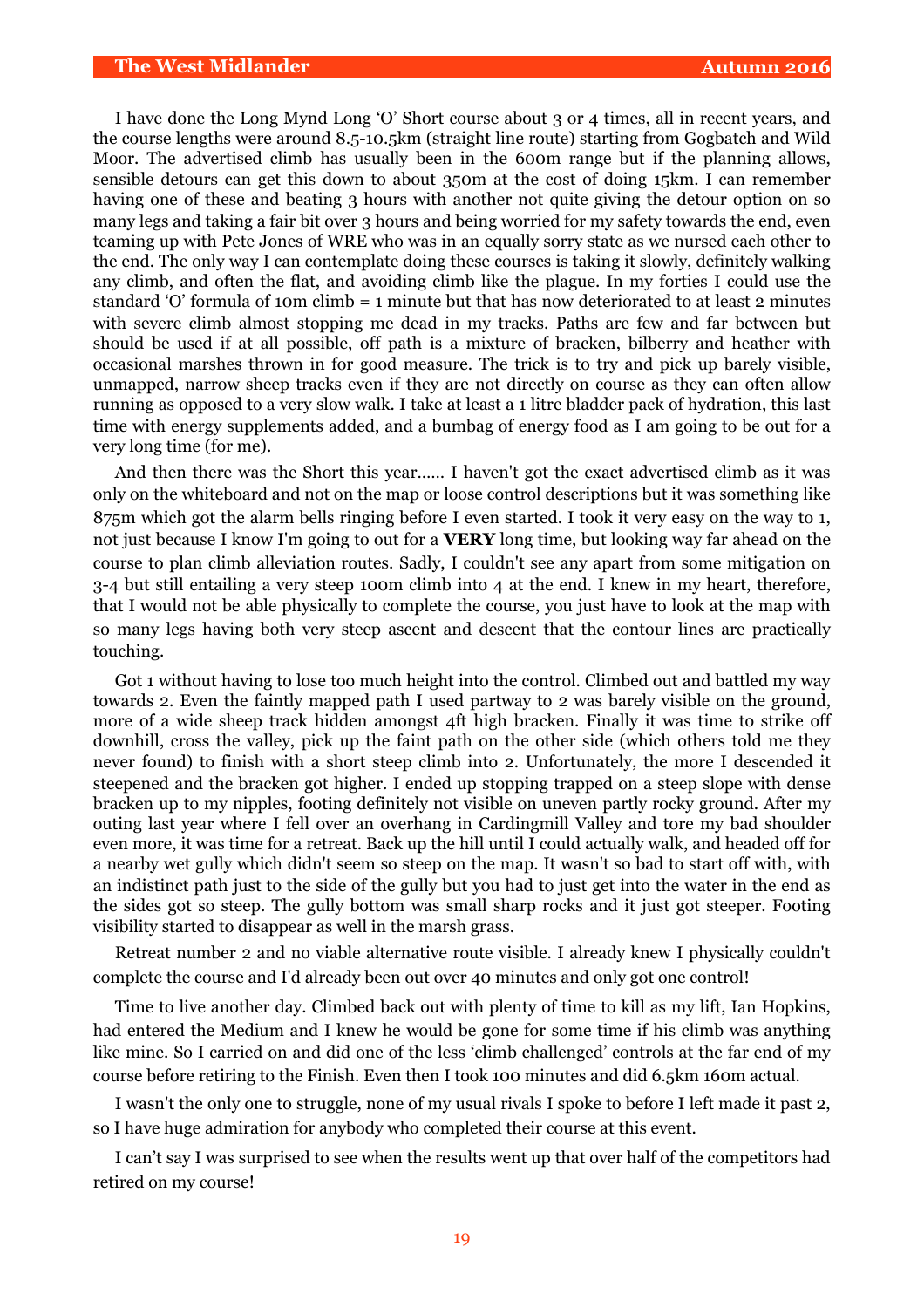## **West Midlands Junior Squad**

As part of the West Midlands Junior Squad fund raising efforts we ran a 'Dates in the Diary' type raffle. In total, 210 days were sold, from which we gave £100 in prizes and £110 to the squad. The dates were drawn at the West Midlands Relays on 2 October and the prizes given out as follows:

| 1st | 17 July   | Gracie Wilson c/o Neil Woodley (POTOC)                                                                    |
|-----|-----------|-----------------------------------------------------------------------------------------------------------|
| 2nd |           | 6 November Lucy (or so I thought) Bullus c/o Alfie Bullus (OD), it seems it's<br>Lulu the dog's birthday) |
| 3rd | 1 January | Heather Craig (WCH)                                                                                       |

Thank you to everybody who took part and we will be doing the same again next year.

Easy Fundraising - Could you please consider making any on-line purchases via Easy Fundraising in aid of the WMJS?

visit: [www.easyfundraising.org.uk](http://www.easyfundraising.org.uk/)

## **West Midlands Urban League 2016**



Full results and tables can be found on the UK Urban League website at: <http://urbanleague.nopesport.com/scoring/>

| Date       | <b>Event Venue</b>   | Club         |
|------------|----------------------|--------------|
| 2 May      | Tamworth             | <b>WCH</b>   |
| $15$ May   | Whitchurch           | WRE          |
| 3 July     | Leek                 | <b>POTOC</b> |
| 9 October  | Warwick              | OD           |
| 22 October | <b>Great Malvern</b> | HOC          |

#### **Class Winners**

| <b>Junior Men</b><br>$(M12-)$           | Peter Markham<br>James Thompson<br>Lewis Oxtoby | <b>OD</b><br><b>HOC</b><br><b>OD</b> | <b>Junior Women</b><br>(W <sub>12</sub> )           | <b>Sarah Darley</b><br>Josie Smart<br>Rose Taylor             | GO<br><b>OD</b><br><b>HOC</b>                          |
|-----------------------------------------|-------------------------------------------------|--------------------------------------|-----------------------------------------------------|---------------------------------------------------------------|--------------------------------------------------------|
| <b>Junior Men</b><br>$(M16-)$           | Oliver Flippance                                | <b>OD</b>                            | <b>Junior Women</b><br>$(W16-)$                     | Ellie Bales<br>Caitlin Irving<br>Rachel Potter<br>Pippa Smart | <b>POTOC</b><br><b>WCOC</b><br><b>BOK</b><br><b>OD</b> |
| <b>Open Men</b>                         | Kristian Roberts                                | <b>WCH</b>                           | <b>Open Women</b>                                   | Sal Chaffey                                                   | <b>DVO</b>                                             |
| <b>Veteran Men</b><br>$(M_{40+})$       | Chris McCartney                                 | <b>OD</b>                            | <b>Veteran Women</b> Delia Kingsbury<br>$(W_{40+})$ |                                                               | <b>WRE</b>                                             |
| <b>Super Veteran</b><br>Men $(M_{55}+)$ | <b>Adrian Pickles</b>                           | WRE                                  | <b>Super Veteran</b><br>Women $(W_{55}+)$           | Margaret Willdig                                              | <b>OD</b>                                              |
| <b>Ultra Veteran</b><br>Men $(M65+)$    | Paul Graetz<br>Mike Godfree                     | <b>POTOC</b><br><b>DVO</b>           | <b>Ultra Veteran</b><br>Women $(W65+)$              | Liz Godfree                                                   | <b>DVO</b>                                             |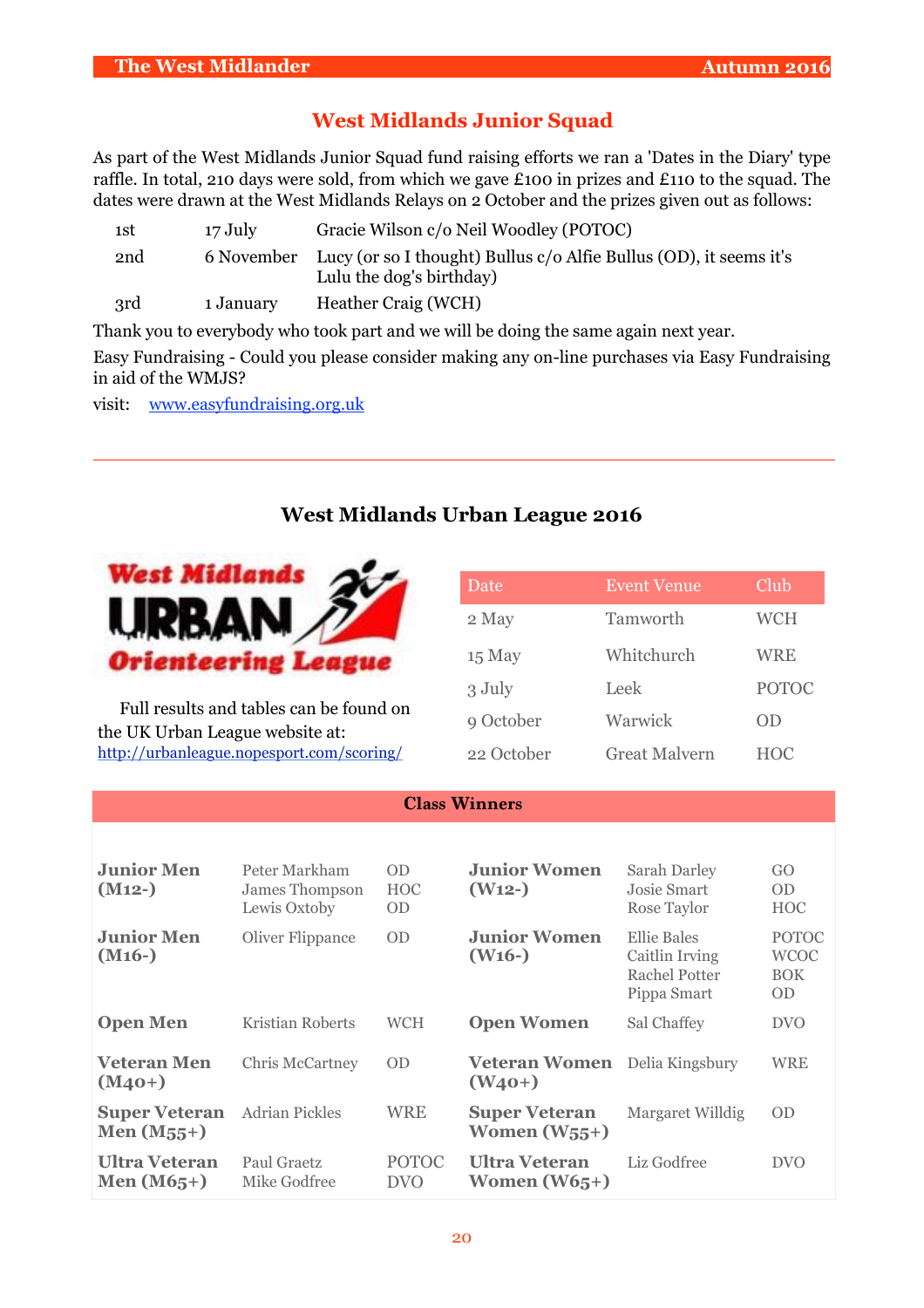# **The West Midlands League 2016 Positions after 8 Events**

|   | 1. OD 6907             |                 |     | <b>2. WRE 6210</b> |                     |                 | 3. WCH 5890 |               |                      |                 |     |
|---|------------------------|-----------------|-----|--------------------|---------------------|-----------------|-------------|---------------|----------------------|-----------------|-----|
| Α | Florence Lunn          | W <sub>12</sub> | 495 | А                  | Jessica Parker      | W <sub>16</sub> | 200         | А             | <b>Holly Hughes</b>  | W <sub>18</sub> | 491 |
| Α | Oliver Lunn            | M14             | 490 | Α                  | Molly Parker        | W <sub>14</sub> | 175         | А             | Henry Webb           | M <sub>14</sub> | 326 |
| B | Liam Chapple           | M <sub>45</sub> | 416 | B                  | Adrian Griffiths    | M <sub>45</sub> | 476         | B             | Matthew Mardling     | M <sub>45</sub> | 386 |
| B | David Dunn             | M <sub>35</sub> | 404 | B                  | <b>Steve Parker</b> | M <sub>45</sub> | 451         | B             | Allan Williams       | M <sub>45</sub> | 373 |
| С | David Leadley          | M <sub>50</sub> | 500 | С                  | Clive Richardson    | M <sub>50</sub> | 481         | C             | Neil Adams           | M <sub>55</sub> | 354 |
| С | <b>Richard Steel</b>   | M <sub>50</sub> | 372 | С                  | Richard Pay         | M <sub>50</sub> | 471         | C             | Mark Garside         | M <sub>55</sub> | 329 |
| D | Liz Phillips           | W <sub>50</sub> | 400 | D                  | Diane Jacks         | W <sub>45</sub> | 500         | D             | Mary Adams           | W <sub>55</sub> | 458 |
| D | Jill Emmerson          | W <sub>50</sub> | 377 | D                  | Delia Kingsbury     | W <sub>50</sub> | 444         | D             | Sally Hughes         | W <sub>45</sub> | 385 |
| Ε | <b>Barry Elkington</b> | M60             | 500 | Ε                  | John Riley          | M80             | 500         | Ε             | Ray Collins          | M <sub>60</sub> | 500 |
| Ε | Peter Carey            | M <sub>70</sub> | 500 | E                  | Roy Lindsell        | M <sub>70</sub> | 478         | Ε             | Jonathan Howell      | M60             | 444 |
| F | Sheila Carey           | W70             | 500 | F                  | Rod Postlethwaite   | M60             | 421         | F             | John Robinson        | M65             | 444 |
| F | Hilary Simpson         | W75             | 500 | F                  | John Broadhead      | M60             | 417         | F             | <b>Hazel Waters</b>  | W65             | 400 |
| F | Finlay Flippance       | M <sub>12</sub> | 485 | F                  | Jeff Haycock        | M70             | 400         | F             | Christine Collins    | W <sub>55</sub> | 338 |
| F | Felix Lunn             | M <sub>14</sub> | 485 | F                  | Brian Morris        | M75             | 400         | F             | Simon Webb           | M40             | 337 |
| F | Sue Hallett            | W70             | 483 | F                  | Peter Howsam        | M65             | 396         | F             | <b>Alison Yeates</b> | W <sub>45</sub> | 325 |
|   |                        |                 |     |                    |                     |                 |             |               |                      |                 |     |
|   | 4. HOC 5689            |                 |     | 5. POTOC 3108      |                     |                 |             | 6. COBOC 1638 |                      |                 |     |
| Α | Catherine Bailey       | W <sub>12</sub> | 393 | А                  | <b>Ellie Bales</b>  | W <sub>16</sub> | 200         | B             | Benjamin Rauffet     | M <sub>21</sub> | 383 |
| Α | Arthur Mitchell        | $M_{10}$        | 385 | Α                  | Enys Lloyd          | M <sub>14</sub> | 100         | B             | Emils Vainovskis     | $M_{20}$        | 270 |
| B | Robert Rose            | M <sub>35</sub> | 236 | B                  | Robert Holdway      | M <sub>21</sub> | 300         | С             | Ian Gamlen           | M <sub>50</sub> | 416 |
| B | David Aldridge         | M <sub>35</sub> | 178 | B                  | Graham Pigott       | M <sub>35</sub> | 180         | D             | <b>Yvonne Feasey</b> | W <sub>50</sub> | 80  |
| C | Alex Morgan            | M <sub>50</sub> | 499 | С                  | Gerry Riley         | M <sub>55</sub> | 297         | Ε             | Mick Sadler          | M65             | 305 |
| C | Adrian Bailey          | M <sub>50</sub> | 357 | С                  | Jim Cooke           | M <sub>50</sub> | 127         | $\mathbf E$   | Richard Burnett      | M60             | 105 |
| D | Marian White           | W <sub>55</sub> | 320 | D                  | Ianka Petrova-Evans | W <sub>45</sub> | 92          | F             | Ruth Lockley         | W60             | 79  |
| D | Katherine Atkins       | W35             | 300 | D                  | Claire Alcock       | W35             | 70          |               |                      |                 |     |
| Ε | Alison Sloman          | W80             | 500 | Ε                  | Marian Denham       | W70             | 430         |               |                      |                 |     |
| Ε | Geoff Trewin           | M65             | 455 | Ε                  | Paul Graetz         | M65             | 300         |               |                      |                 |     |
| F | Mike Baggott           | M65             | 432 | F                  | Jean Rostron        | W70             | 255         |               |                      |                 |     |
| F | Russ Fauset            | M65             | 428 | F                  | Henry Morgan        | M60             | 251         |               |                      |                 |     |
| F | Barry McGowan          | M65             | 416 | $\mathbf F$        | Peter Yoxall        | M <sub>70</sub> | 178         |               |                      |                 |     |

F Andrew White M60 409 F Judy Douglas W70 178 F Robert Scott M65 381 F Dave Bales M60 150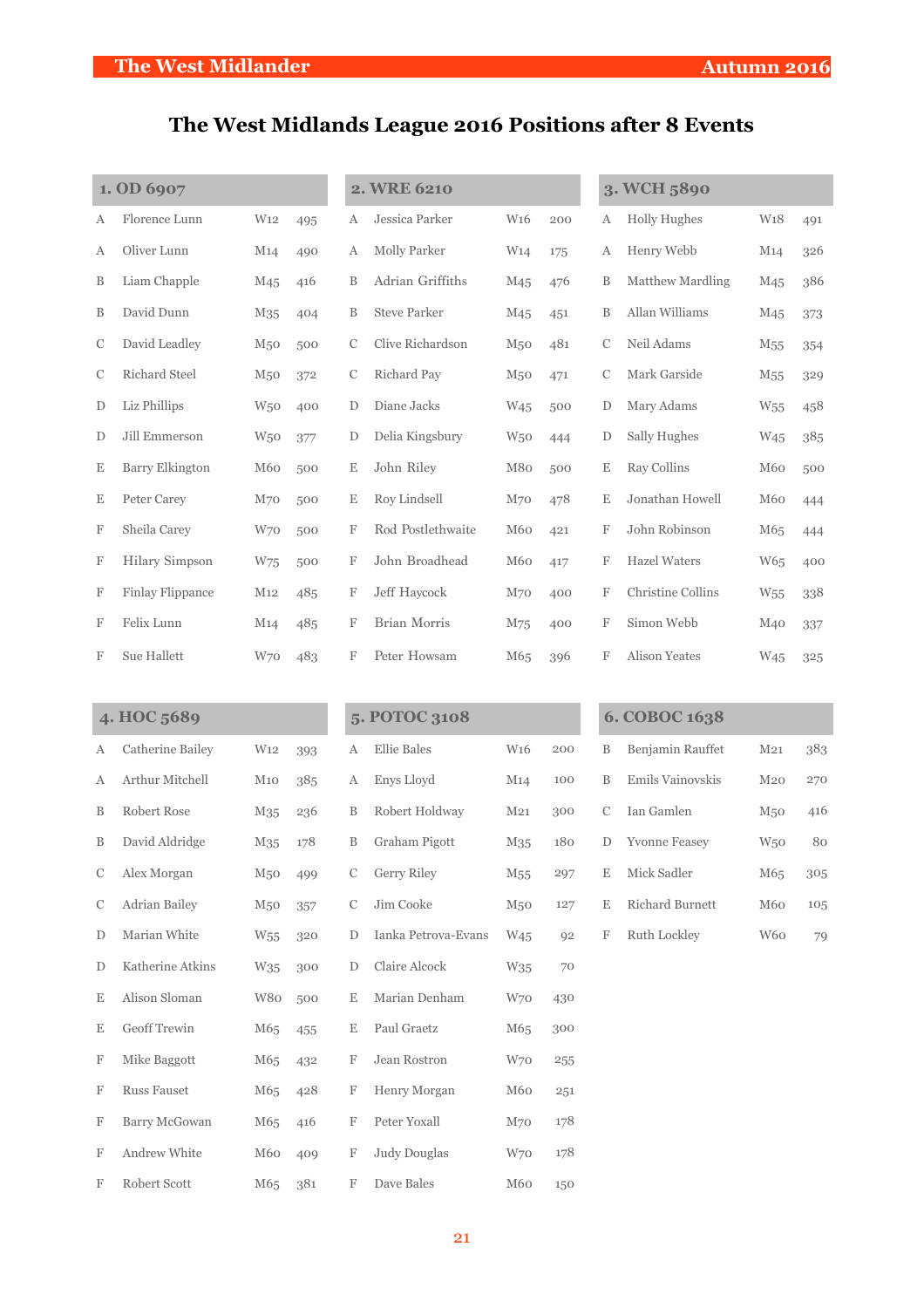| Jan 10 | Lickey Hills    | COBOC      | Jun 19           | Sandwell Valley     | <b>HOC</b> |
|--------|-----------------|------------|------------------|---------------------|------------|
| Jan 24 | Hartshill Hayes | <b>HOC</b> | Qct 2            | $Shoa$ l Hill       | <b>WCH</b> |
| Feb 7  | Chasewater      | <b>WCH</b> | Oct 23           | Castlemorton Common | <b>HOC</b> |
| Feb 14 | Longdon         | <b>HOC</b> | Oct 30           | Gentleshaw Common   | <b>WCH</b> |
| Feb 21 | Lizard Hill     | WRE        | Nov <sub>6</sub> | <b>Bury Ditches</b> | <b>WRE</b> |
| May 8  | Mansty Woods    | WCH        | Dec 4            | Dymock Wood         | <b>HOC</b> |

## **2016 Events**

## **Individual Class Leaders after 8 Events**

| M10             | Arthur Mitchell                              | HOC              | 385        | W10             | <b>Tilly Flippance</b>               | <b>OD</b>                  | 400        |
|-----------------|----------------------------------------------|------------------|------------|-----------------|--------------------------------------|----------------------------|------------|
| M12             | <b>Finley Flippance</b>                      | <b>OD</b>        | 485        | W <sub>12</sub> | Florence Lunn                        | OD                         | 495        |
| M <sub>14</sub> | Oliver Lunn                                  | <b>OD</b>        | 490        | W <sub>14</sub> | Pippa Smart                          | <b>WCH</b>                 | 257        |
| M <sub>16</sub> | Sam Leadley                                  | <b>OD</b>        | 424        | W <sub>16</sub> | <b>Ellie Bales</b><br>Jessica Parker | <b>POTOC</b><br><b>WRE</b> | 200<br>200 |
| M18             | Harrison McCartney                           | <b>OD</b>        | 100        | W <sub>18</sub> | <b>Holly Hughes</b>                  | <b>WCH</b>                 | 491        |
| M <sub>20</sub> | Emils Vainovskis                             | COBOC            | 270        | W <sub>20</sub> |                                      |                            |            |
| M <sub>21</sub> | Benjamin Rauffet                             | COBOC            | 383        | W <sub>21</sub> | Katie Lewis                          | <b>WRE</b>                 | 380        |
| M <sub>35</sub> | David Dunn                                   | <b>OD</b>        | 404        | W35             | Katharine Atkins                     | <b>HOC</b>                 | 300        |
| M40             | Simon Webb                                   | <b>WCH</b>       | 337        | W <sub>40</sub> | Sharron Richardson                   | <b>WRE</b>                 | 361        |
| M <sub>45</sub> | Adrian Griffiths                             | <b>WRE</b>       | 476        | W <sub>45</sub> | Diane Jacks                          | <b>WRE</b>                 | 500        |
| M <sub>50</sub> | David Leadley                                | OD               | 500        | W <sub>50</sub> | Delia Kingsbury                      | <b>WRE</b>                 | 444        |
| M <sub>55</sub> | Neil Adams                                   | <b>WCH</b>       | 354        | W <sub>55</sub> | Mary Adams                           | <b>WCH</b>                 | 458        |
| <b>M60</b>      | <b>Ray Collins</b><br><b>Barry Elkington</b> | <b>WCH</b><br>OD | 500<br>500 | W <sub>60</sub> | Lin Page                             | OD                         | 435        |
| M65             | <b>Geoff Trewin</b>                          | HOC              | 455        | W <sub>65</sub> | <b>Hazel Waters</b>                  | <b>WCH</b>                 | 400        |
| M <sub>70</sub> | <b>Peter Carey</b>                           | OD               | 500        | W70             | Sheila Carey                         | OD                         | 500        |
| M75             | <b>Brian Morris</b>                          | <b>WRE</b>       | 400        | W75             | <b>Hilary Simpson</b>                | OD                         | 500        |
| M80             | John Riley                                   | <b>WRE</b>       | 500        | W <sub>80</sub> | Alison Sloman                        | <b>HOC</b>                 | 500        |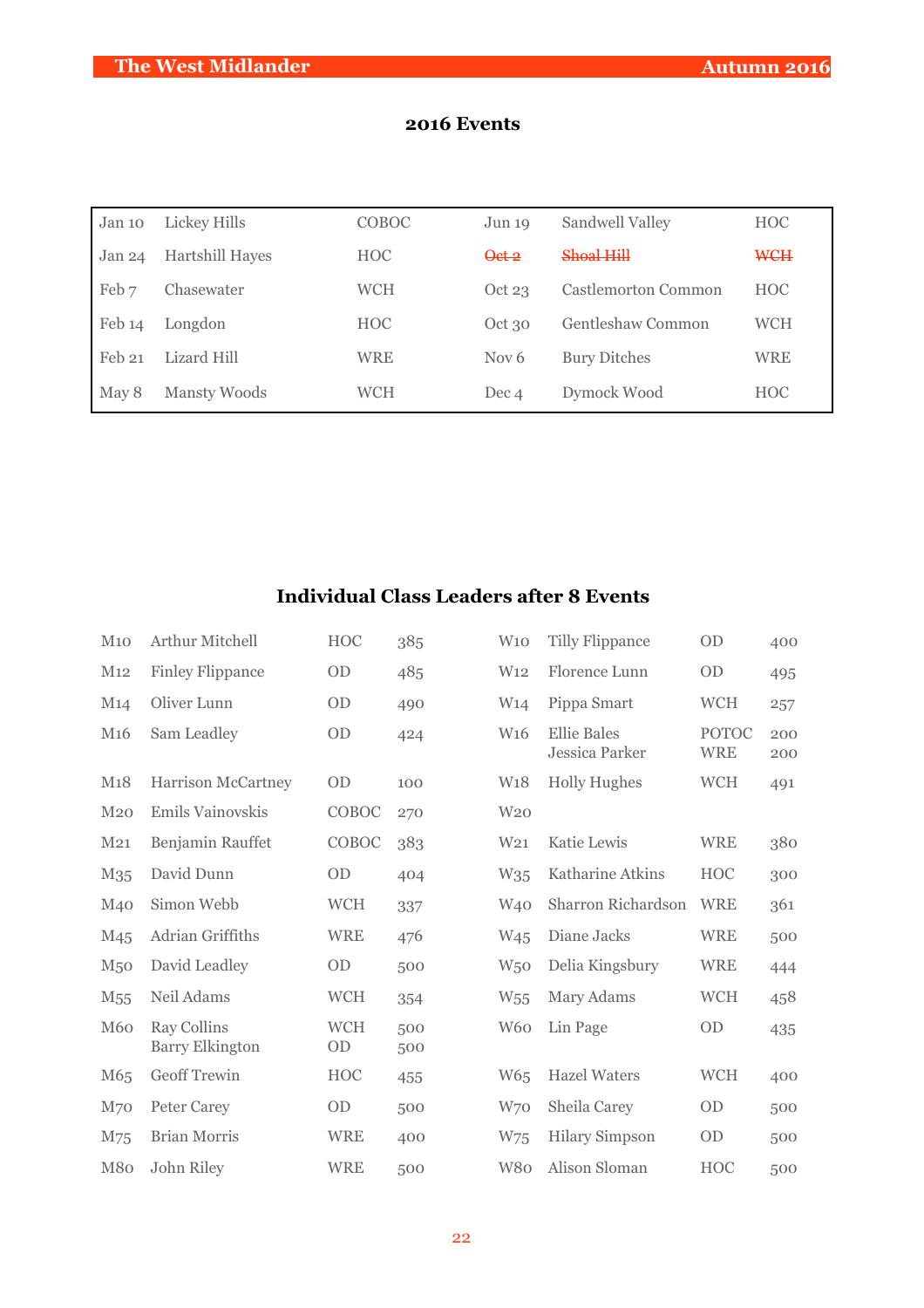## **WMOA Fixtures**

### **October 2016 to January 2017**

Please note all Fixtures are correct at the time of publishing. Please check club websites for further details.

#### **2016**

**October**

| 29 | OD.        | <b>OD Sprint and Urban</b><br>Level D Warwick University Campus      | Coventry   | SP <sub>297766</sub> |
|----|------------|----------------------------------------------------------------------|------------|----------------------|
| 30 | <b>WCH</b> | <b>WCH Middle Race - WMOA League 10</b><br>Level C Gentleshaw Common | Gentleshaw |                      |

#### **November**

| 6               | <b>WRE</b><br>Level C   | <b>WRE Event - WMOA League 11</b><br><b>Bury Ditches</b>      | <b>Bishops Castle</b>   | SO333840 |
|-----------------|-------------------------|---------------------------------------------------------------|-------------------------|----------|
| 12              | <b>OD</b><br>Level D    | <b>OD Local Event</b><br><b>Coombe Abbey Country Park</b>     | Coventry                | SP404790 |
| 16              | <b>OD</b><br>Level D    | <b>OD Local Night Event</b><br><b>Memorial Park Park</b>      | Coventry                | SP322722 |
| 17              | <b>HOC</b><br>Level D   | <b>HOC NSL (Night Street League)</b><br>Worcester             | Worcester               | SO846543 |
| 19              | <b>OD</b><br>Level B    | <b>World Schools Selection Race</b><br><b>Sutton Park</b>     | <b>Sutton Coldfield</b> |          |
| 20              | <b>OD</b><br>Level B    | <b>British Schools Championship</b><br><b>Sutton Park</b>     | <b>Sutton Coldfield</b> |          |
| 24              | <b>HOC</b><br>Level D   | <b>HOC WEE (Winter Evening Event)</b><br><b>Walton Hill</b>   | Halesowen               | SO944802 |
| 26              | <b>POTOC</b><br>Level D | <b>POTOC Leisure and Training Event</b><br>Downs Bank         | Stone                   | SJ900365 |
| 26              | COBOC<br>Level D        | <b>COBOC Night Sevens</b><br><b>Clifton Road Youth Centre</b> | <b>Sutton Coldfield</b> |          |
| <b>December</b> |                         |                                                               |                         |          |
| $\mathbf{1}$    | <b>HOC</b>              | <b>HOC NSL (Night Street League)</b>                          |                         |          |

|                          | Level D <b>Wombourne</b>                                                                          | Wombourne | SO864931 |
|--------------------------|---------------------------------------------------------------------------------------------------|-----------|----------|
| $\overline{\mathcal{A}}$ | HOC <b>HOC Event - WMOA League 12 &amp; WM</b><br>Level $D$ <b>Champs</b><br><b>Dymock Forest</b> | Ledbury   | SO679274 |
|                          |                                                                                                   |           |          |